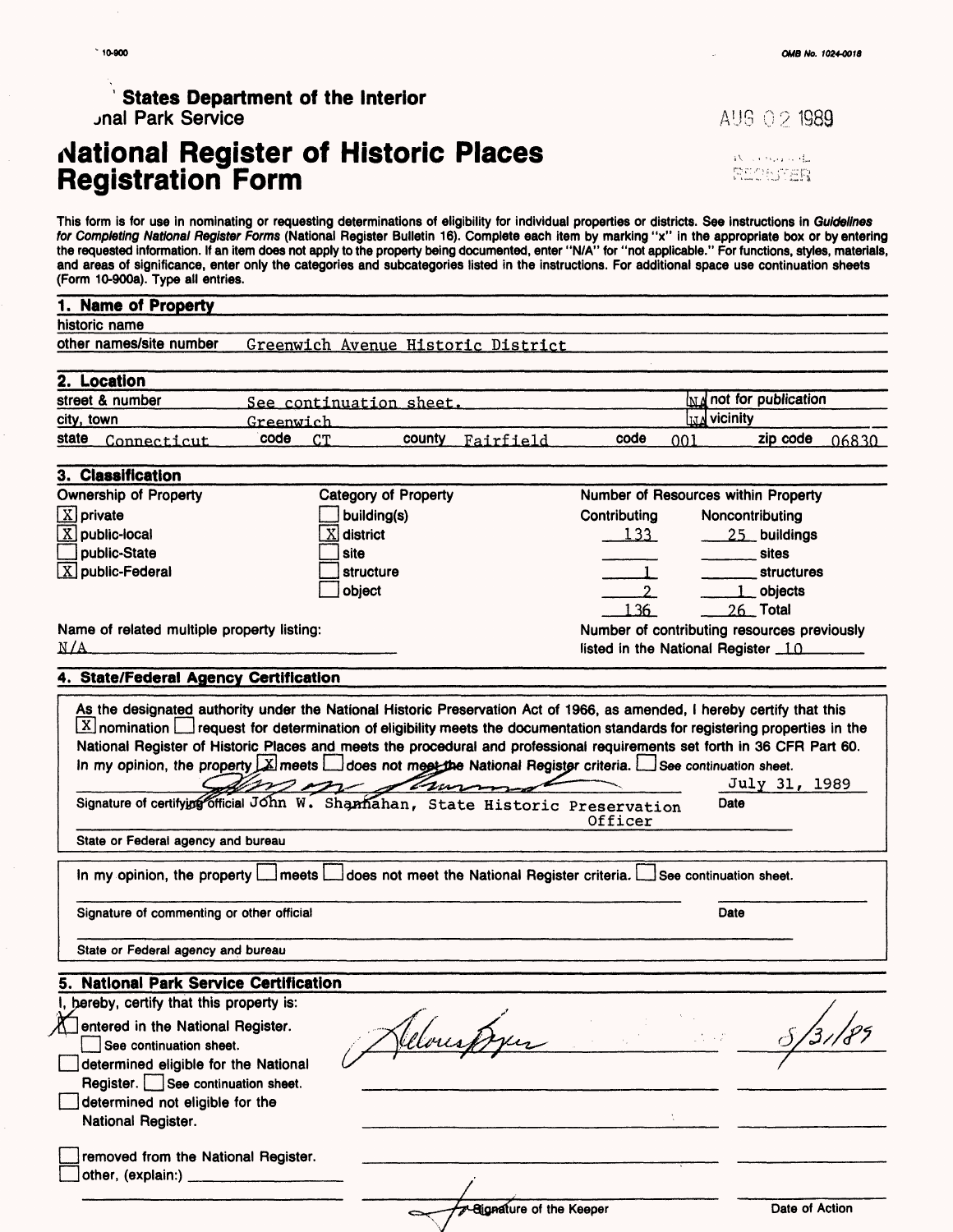# **National Register of Historic Places Continuation Sheet**

Greenwich Avenue Historic District

Section number  $2 \qquad$  Page  $1 \qquad$ 

#### Location

Bruce Park Avenue: 20-22, 24, 26 Bruce Place: 11 East Elm Street: 15, 17, 20 East Putnam Avenue: 1, 7-21, 12-40, 23, 25, 27, 29-55 Field Point Road: 101 Greenwich Avenue: 2-8, 10-12, 14-16, 18-20, 22-24, 26-28, 30-32, 40, 42-44, 46-48, 47-49, 50-52, 51-57, 54-56, 58-60, 62-64, 68, 69-73, 70-72, 74-80, 75, 77-89, 82-86, 88, 90-92, 94-96, 99, 100, 102-108, 103-105, 107-109, 113-115, 116, 117, 118, 120-124, 121-123, 125, 126-130, 140, 145-147, 151, 154-156, 156 (rear), 158-160, 161, 163, 165, 169, 171-173, 175, 178, 178 (rear), 189, 195, 197, 200, 205, 221-225, 227-229, 231-237, 234-238, 239, 240, 244-248, 249-251, 250, 252-254, 253, 255, 257-265, 260-262, 264, 268-272, 269, 271. 274-278, 275-279, 283, 289-295, 290, 299, 301-309, 310,, 315, 319, 321", 323-325^,333, 335, 337, 343-355, 535-354 356, 358-360, 362-366, 366-368, 370, 371, 372, 373, 374, 375, 376-380, 379, 380, 382-388, 383, 383(rear), 396, 398, 401, 403, 405, 407-413, 414, 433 Grigg Street: 10, 10B Havemeyer Place: 5, 12, 27, 28, Lafayette Court (corner of West Putnam) Map 167; Lot 3 Lewis Street: 23, 25, 33, 39, 55 Mason Street: 230 Railroad Avenue: 85, 87-89, 91-93, 95-97, 99 West EutnamrAvenue <sup> $\odot$ 1 (cor. Lafayette Place), 5-15, 12, 18, 19-21, 22-28, 30</sup> . The contribution of the state of the state of the state of the state of the state of the state of the state of the state of the state of the state of the state of the state of the state of the state of the state of the and a strategic company of the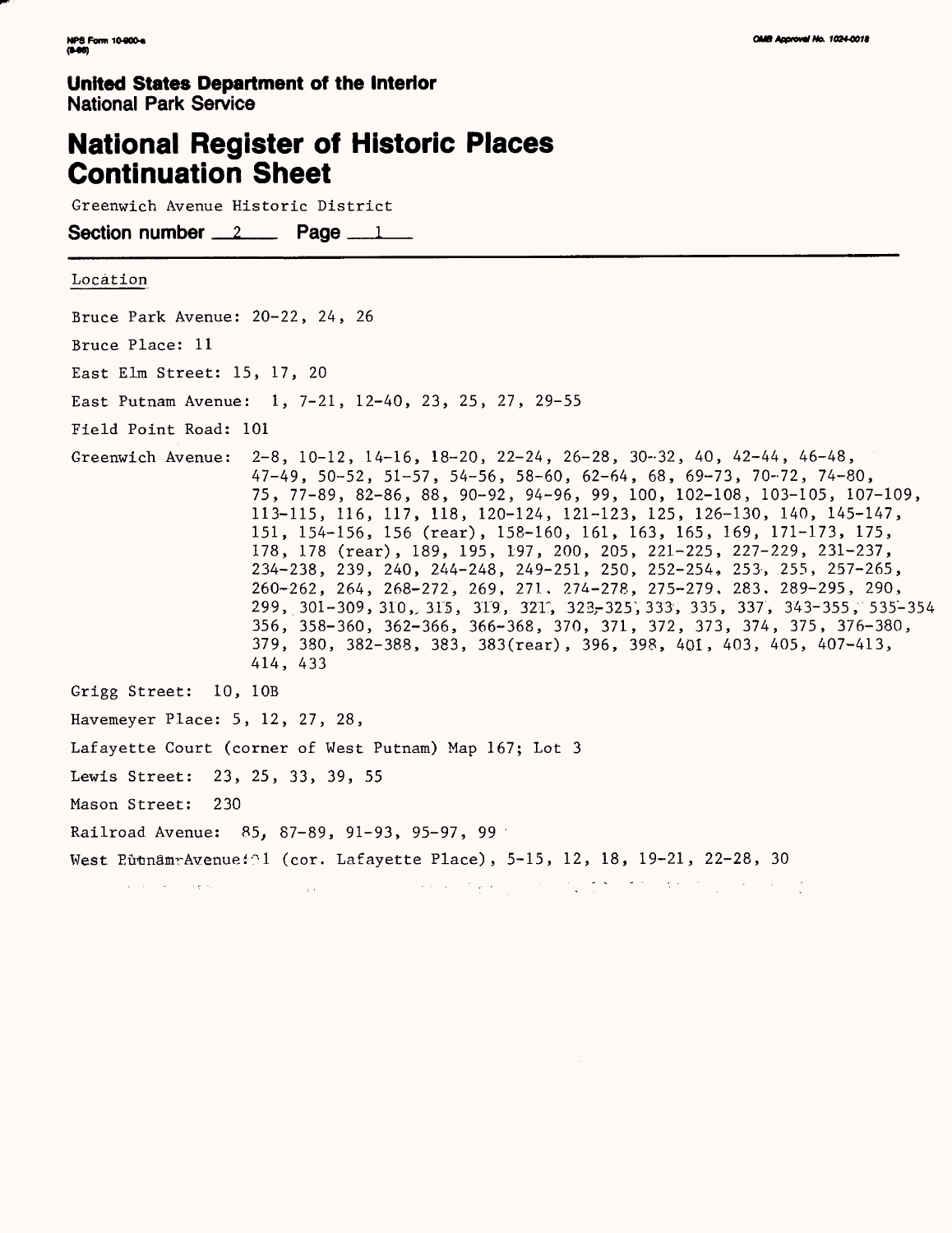#### **6. Function or Use**

**7. Description\_\_\_\_\_\_\_\_\_\_\_\_\_\_\_\_\_\_\_\_\_\_\_**

Historic Functions (enter categories from instructions) Current Functions (enter categories from instruction<br>COMMERCE/store/business/professional/ COMMERCE/store/business/profession COMMERCE/store/business/professional/ COMMERCE/store/business/ profession<br>
financial institution financial institution/restaurant

financial institution/restaurant

RELIGION/religious structure/rectory RELIGION/religious structure/rectory GOVERNMENT/city hall; DOMESTIC/multiple dwelling GOVERNMENT/citv hall; DOMESTIC/multiple du.

**\_\_\_\_\_\_\_\_\_\_\_\_\_\_\_\_\_\_\_\_\_\_\_\_\_\_\_\_\_\_\_\_\_\_\_\_\_\_\_\_\_\_\_\_\_\_\_\_\_\_\_\_\_\_\_\_\_\_\_\_\_\_\_\_\_ing** 

| <b>Architectural Classification</b><br>(enter categories from instructions) | Materials (enter categories from instructions) |         |  |  |  |  |
|-----------------------------------------------------------------------------|------------------------------------------------|---------|--|--|--|--|
|                                                                             | foundation                                     | stone   |  |  |  |  |
| LATE VICTORIAN/Italianate/Gothic Revival/                                   | walls                                          | wood    |  |  |  |  |
| Queen Anne/Second Empire/Romanesque                                         |                                                | brick   |  |  |  |  |
| LATE 19TH AND 20TH CENTURY REVIVALS/                                        | roof                                           | asphalt |  |  |  |  |
| Colonial Revival/Tudor Revival/Classical Revivalother                       |                                                |         |  |  |  |  |
| EARLY 20TH CENTURY AMERICAN MOVEMENTS/Commercial                            |                                                |         |  |  |  |  |
|                                                                             |                                                |         |  |  |  |  |

Describe present and historic physical appearance.

The Greenwich Avenue Historic District is a commercial and institutional district built between 1860 and 1940. A linear district running almost due north and south along the entire six-block length of Greenwich Avenue, it is bounded on the north by a portion of U.S. Route 1 (Boston Post Road), locally named East and West Putnam avenues, and on the south by the New York, New Haven and Hartford Railroad tracks. It includes the central business district concentrated on Greenwich Avenue and the civic center of the city, the latter group of buildings listed on the National Register of Historic Places as the Greenwich Municipal Center Historic District. The beginning blocks of several side streets are included in the district where there are historic commercial buildings: East Elm Street, Lewis Street, Havemeyer Place, Bruce Park, and Railroad Avenue. Beyond the district to the east and west are residential neighborhoods developed in the late nineteenth and early twentieth centuries.

The district contains 162 resources; 136 (84%) contribute to the historic character of the district. Although the contributing resources include several historic monuments and a small number of large free-standing institutional, residential, or religious buildings, most of the district consists of attached wood-frame and brick buildings that form uninterrupted, but architecturally diverse, commercial blocks. Most of the buildings have flat roofs with parapets or overhanging cornices. They are generally two to three stories in height, especially in the older sections of the district. Historic infill in the older blocks includes several extended one-to-two-story buildings constructed generally after 1925. Representative blocks from both sides of Greenwich Avenue are shown in Photograph  $#s$  1, 2, 3, 4, 5, 6.

Mostly unobtrusive modern (post-World War II) infill in these blocks blends with the scale and rhythm of the historic streetscape and accounts for only 8% of the district. Some less compatible larger modern office development on the east side of Greenwich Avenue at the head of the district has been excluded, along with a modern gas station and a large 1947 commercial building on either side of Fawcett Place where it intersects with Greenwich Avenue near its lower end.

As expected in a functioning modern business district, most of the storefronts have undergone some degree of remodeling. The majority of the buildings above the street level are intact, with original cornices, decorative applied elements, and fenestration. In some cases early twentieth-century remodelings were done to update the entire facade; the Tudor Revival was a popular style for this procedure (Inventory #18; Photograph #7). Only eight historic commercial buildings have been drastically remodeled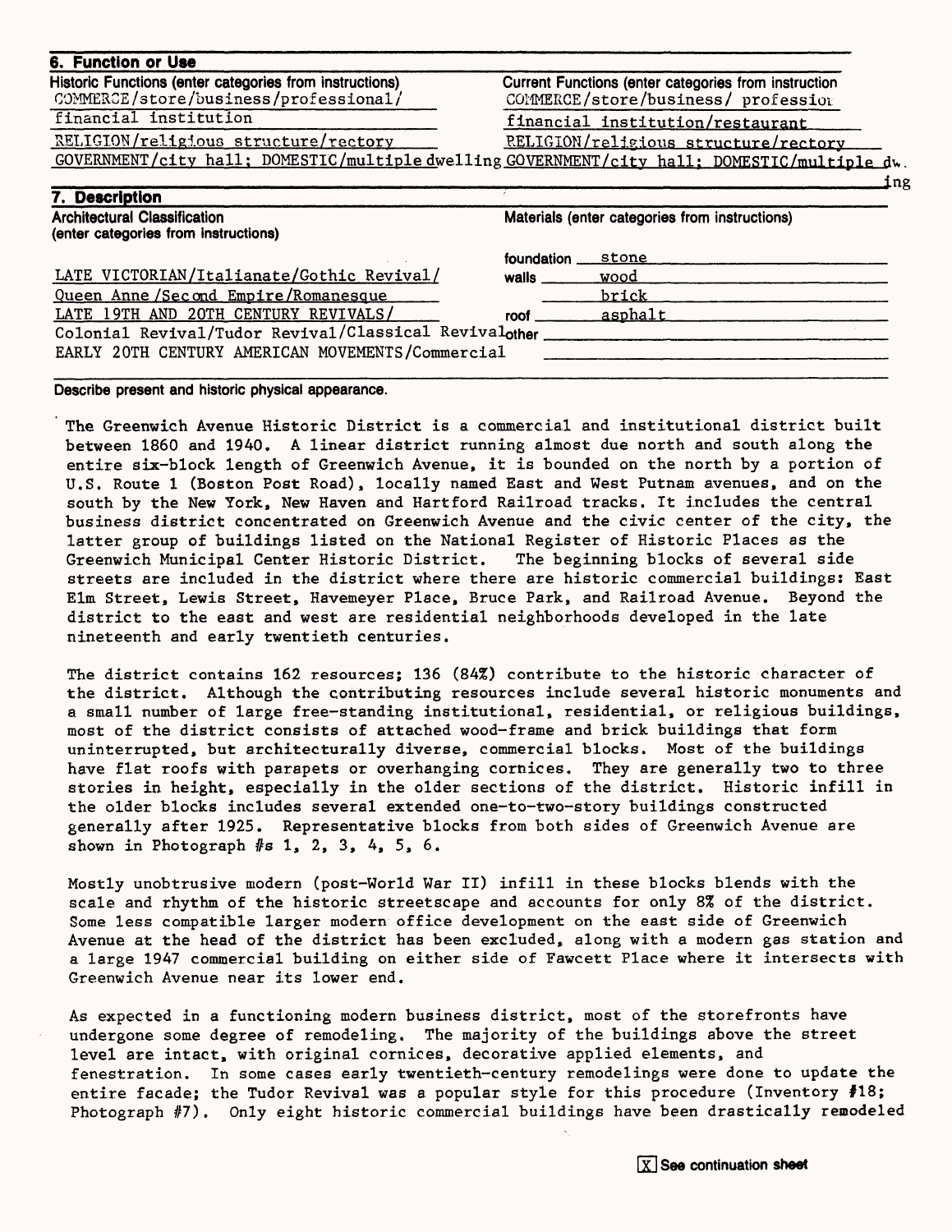### **National Register of Historic Places Continuation Sheet**

Greenwich Avenue Historic District, Greenwich, Connecticut

Section number 7 Page 2

in recent years, totally obliterating their historic facades; they are listed as non-contributing in the inventory.

With a few notable exceptions, most of the commercial architecture in the district falls into three general stylistic categories. It ranges from the Italianate style, with a scattering of Commercial Queen Anne, in the nineteenth century, through the predominately Georgian Revival architecture of the early twentieth century, to the plainer Commercial style erected in the decade after World War I. Since Greenwich Avenue developed gradually, spreading from its northern termius at the Post Road down towards Long Island Sound, most of the earlier buildings are located in the first block at the north end of the district. They include a number of the wood-frame Italianate-style commercial buildings that were built starting right after the Civil War. As originally constructed, these buildings generally had wooden porches set several steps above the sidewalk, with recessed storefronts. Because of the subsequent remodelings, only one building has retained this original configuration (Inventory #24; Photograph #8) . Another group of Victorian Italianate-style buildings can be found on Railroad Avenue (Inventory #s 151, 152, 153, 154; Photograph #9) . They may have been constructed as tenements and converted to commercial use in the late nineteenth century.

A commercial block built between 1910 and 1928 on lower Greenwich Avenue below the civic center is substantially intact and demonstrates the sophisticated level of style of the district's twentieth-century architecture (301-355 Greenwich Avenue; Inventory #s 103, 106, 107, 108, 109, 110, 111, 112, 113 ; Photograph #10). Although the repetition of similar architectural style features such as keystones, quoins, and modillion courses provides a dominant Georgian Revival theme, this block borrows elements from at least two other major styles, the Italian Renaissance and the Classical Revival. (This stylistic electicism may have been derived from, or been influenced by, the five exceptional municipal and institutional buildings constructed in the center of the district in the early twentieth century that are fully realized examples of most of the major revivals of the time. They were fully described in the Municipal Center Historic District nomination and are inventoried below.) Patterned stone and brickwork, as well as some applied Neo-Grec elements can be found on two of these buildings, the Librano Building and its immediate neighbor to the south (Inventory #s 111, 112; Photograph #3)). This block also retains most of it original pilastered storefronts.

The most recently constructed building in this block is one example of the simplified Commercial style of the later twentieth century. Although lacking the height of the Chicago Commercial style, it has a plainer facade than others in the block and the stepped parapet typical of several of the district's buildings in the late 1920s (Inventory #113; Photograph #s 10 and 3). More commonly, this style is combined with a lower elongated facade of only one or two stories, often displaying wider three-part windows. A variety of rooflines include classical or curved pediments and other sculptural details, features also found on some of the earlier twentieth-century architecture. Typical examples of this type of building can be found on East Putnam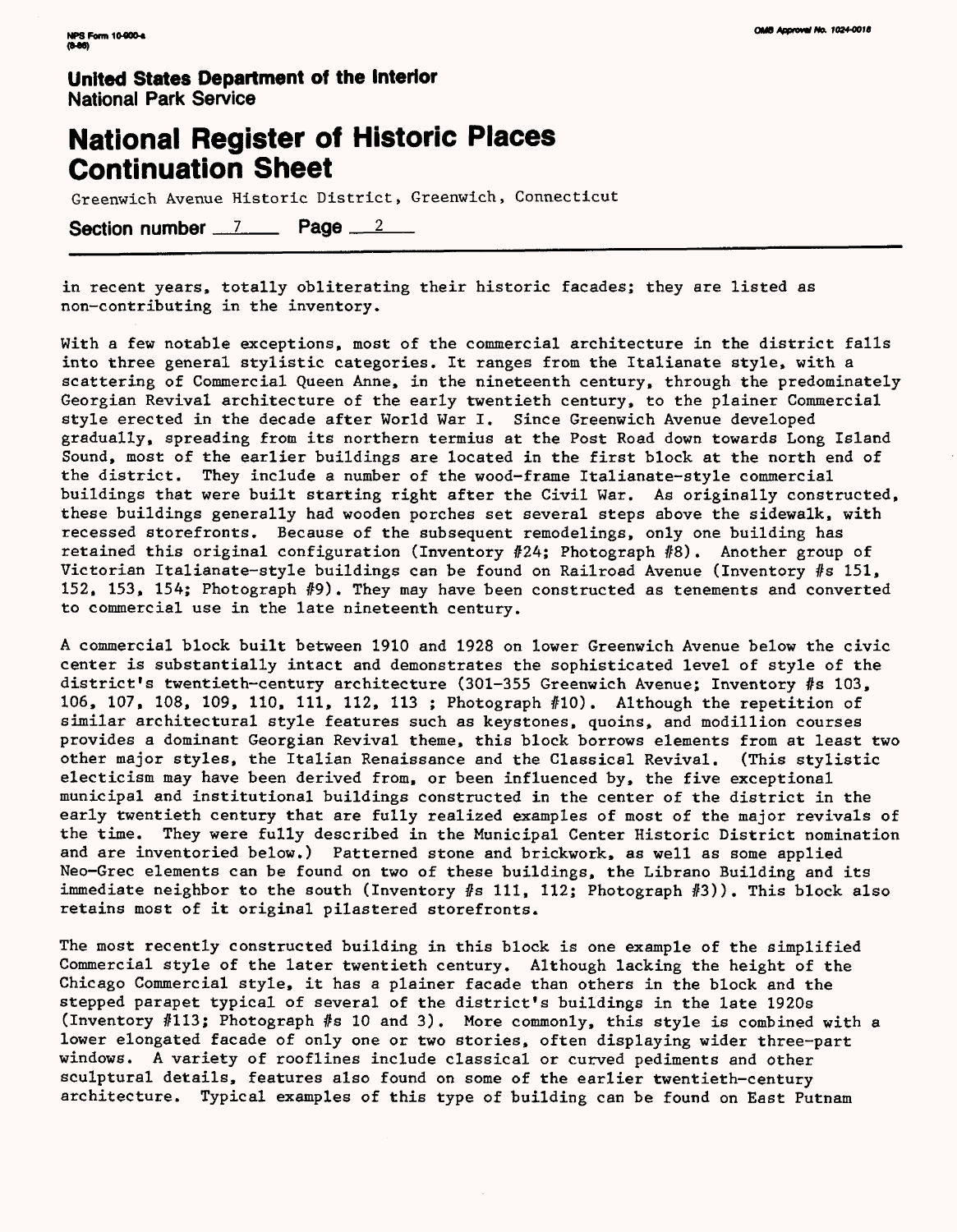### **National Register of Historic Places Continuation Sheet**

Greenwich Avenue Historic District. Greenwich, Connecticut

Section number  $\frac{7}{2}$  Page  $\frac{3}{2}$ 

Avenue on the eastern edge of the district: the Putnam Building (Inventory #11) and 29-55 on the opposite side of the street, a more conventional building of the period (Inventory #15, Photograph #11). An unusual example from this period utilizes the same elongated form combined with Gothic embellishments. A large attached multi-story apartment building with similar features and the same decorative brickwork rises behind it (Inventory #157; Photograph #12).

Several major buildings on Greenwich Avenue, such as the original Putnam Trust Company, make a substantial contribution to the architectural diversity of the streetscape (Inventory #55; Photograph #13). This Classical Revival building is a fully developed example of a Doric temple in antis and displays a full entablature with triglyphs, metopes, and guttae. Across the street in the middle of the next block to the south are St. Mary's Roman Catholic Church and Rectory, originally constructed in granite as detached buildings generally in the Romanesque Revival mode (Inventory #s 69, 71; Photograph #14). Today the church is joined to a new large addition on the south which houses the Parish Hall (Inventory  $# 75$ ) on the upper floors and leased commercial space at street level, replacing a former convent and parochial school on the site. The only other church in the district is the First Presbyterian Church, built of rusticated granite. It combines elements of both the English Gothic Revival, with its steeply pitched pediments, and the Romanesque Revival, in its round-arched windows. A recent addition on both street facades imitates the original forms and stonework and repeats the slate roof, but hides the original building from public view (Inventory  $#155$ ).

St. Mary's Parish Hall is similar in form and massing to another large building just to the south, the Greenwich Trust (Inventory #82; Photograph #15). This distinctive building designed in the Beaux Arts style by Alfred Blossom has a classical facade and and a shallow dome, A block to the east on Havemeyer Place across from the Town Hall Annex, which was formerly the Greenwich High School, is another Classical Revival bank building with a temple-fronted pedimented portico. Built as a Masonic Temple in 1925, it has been a bank since 1965, following the addition of matching low wings on the side elevations (Inventory #142; Photograph #16) .

There are other distinctive free-standing buildings on the periphery of the Municipal Center Historic District which are included in this nomination as being consistent with the downtown commercial theme of the district. They include the Police Administration Building on Bruce Place, northeast of the Old Town Hall, which dates from 1913. (Inventory #s 5). It merits inclusion here because of its original function as a commercial garage. To the southwest on Mason Street is a large National Guard Armory dating from 1911. A simply detailed brick building, most of its Romanesque Revival features are concentrated at the recessed entrance, which displays corbelled brick work and round arches at the windows and the main entrance (Inventory #149).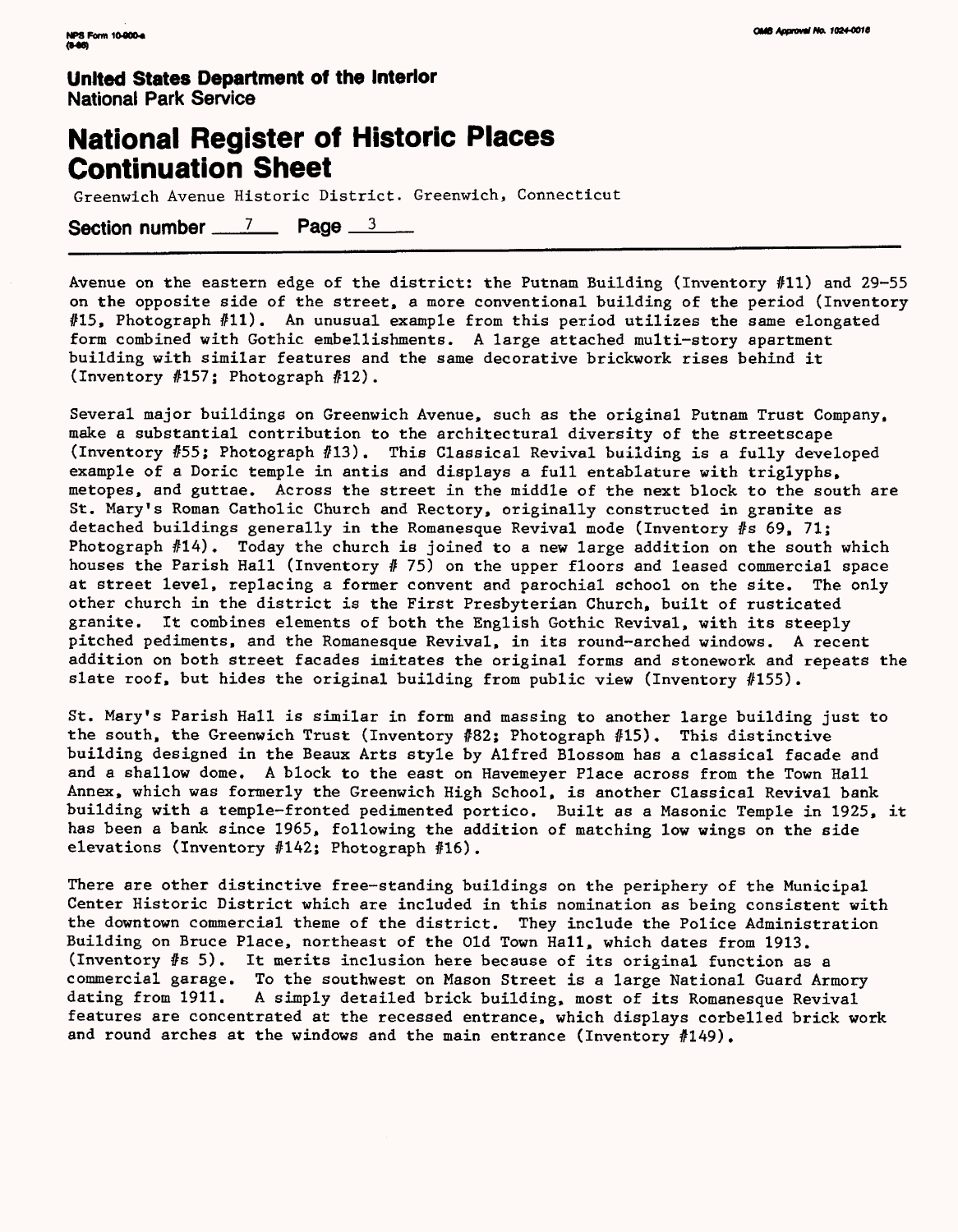## **National Register of Historic Places Continuation Sheet**

Greenwich Avenue Historic District, Greenwich, Connecticut Section number  $\frac{7}{2}$  Page  $\frac{4}{4}$ 

The first building built exclusively for office use in the district occupies a prominent corner lot on Greenwich Avenue and Bruce Place, just to the north of the 1905 Greenwich Town Hall. Heavily influenced by the Georgian Revival, the 1906 Smith Building displays a classical arcade along the Bruce Place elevation and engaged fluted Doric columns on the facade (Inventory #98; Photograph #17).

The Smith Building completes a commercial block which contains some of the smaller but highly individualistic row buildings that further illustrate the architectural diversity of the district: the Fred D. Knapp Building and its Tudor Revival neighbor to the south (Inventory #s 93, 94; Photograph #18) . The former displays exceptional Gothic limestone tracery in the storefront and parapet. By contrast, its Queen Anne-influenced neighbor has a four-story stone and brick facade, implied tower, and gabled dormer. A building of the same genre as the latter, further to the north on Greenwich Avenue, also has an asymmetrical and even more eccentric eave line. Built in 1887 as the first Greenwich Trust Bank, it also has the patterned masonry of the Queen Anne. The severity of the Art Deco facade of its immediate neighbor accentuates the idiosyncratic architecture of the bank (Inventory  $#s$  43, 42; Photograph  $#19$ ). The facade of the Art Deco building is a 1931 alteration to an 1893 structure.

Two other commercial blocks of somewhat less diversity can be found at either end of the district. On Bruce Park Avenue at the south end is a small row of early twentieth-century buildings (Inventory  $#s$  2, 3, 4; Photograph  $#20$ ). Some demolition has occurred there to make way for the new addition to the 1910 industrial storage building at the corner of Greenwich Avenue (Inventory  $#1$ ). The south side of West Putnam Avenue completes the northern end of the district. Although again a contrast in styles, this area reflects the Tudor Revival trend that was popular around World War I (Inventory #s 158, 159, 161, 162; Photograph  $# 21$ .

A complete inventory of the district resources follows. Those designated as contributing to the district have retained most of their architectural integrity and are at least 50 years old. Several of the unaltered 1940 buildings are so similar to the earlier buildings of this pre-war decade that they have also been listed as contributing. Dates of construction/alteration given are taken from the 1979-1980 architectural survey of the downtown (cited in the bibliography) or from Greenwich Tax Assessor's records. In a few cases, dates were estimated in the field. Where there was a discrepancy between the number of the street address on the building and the numbers in the tax records, the number in the tax records prevailed. Unless otherwise stated, all of the inventoried resources are commercial buildings.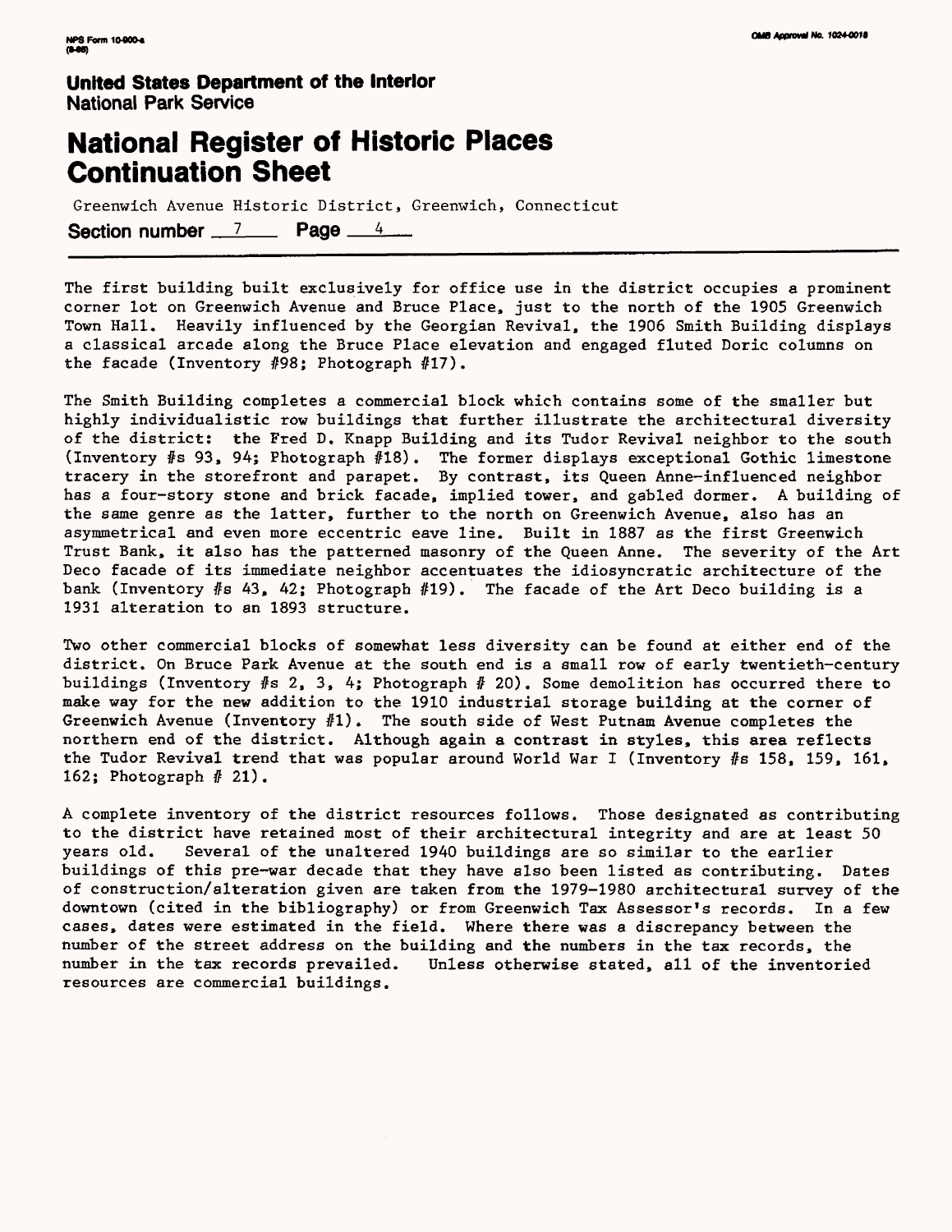## **National Register of Historic Places Continuation Sheet**

Greenwich Avenue Historic District, Greenwich, Connecticut

Section number  $\frac{7}{2}$  Page  $\frac{5}{2}$ 

|       | INVENTORY OF CONTRIBUTING AND NON-CONTRIBUTING RESOURCES |                                                      |                                                                                 |             |                             |  |  |  |
|-------|----------------------------------------------------------|------------------------------------------------------|---------------------------------------------------------------------------------|-------------|-----------------------------|--|--|--|
| Inv.f | Street Address                                           |                                                      | Name/Style/Architect/Date                                                       | C/NC        | Photo. $\sqrt{\frac{1}{2}}$ |  |  |  |
| 1.    |                                                          | -- Bruce Park Avenue<br>same as 433 Greenwich Avenue | Industrial, 1910, addition 1970                                                 | $\mathbf C$ |                             |  |  |  |
| 2.    | $20 - 22$                                                | Ħ                                                    | Queen Anne, 1919                                                                | C.          | 20                          |  |  |  |
| 3.    | 24                                                       | n                                                    | Classical Revival, 1899                                                         | C.          | 20                          |  |  |  |
| 4.    | 26                                                       | n                                                    | Colonial Revival, c. 1900                                                       | C.          | 20                          |  |  |  |
| 5.    | 11 Bruce Place                                           |                                                      | Greenwich Police Dept.<br>Institutional, 1925                                   | C           |                             |  |  |  |
| 6.    |                                                          | 15 East Elm Street                                   | Early 20th-cent., 1907                                                          | C.          |                             |  |  |  |
| 7.    | 17                                                       | n                                                    | Classical Revival, 1921                                                         | C           |                             |  |  |  |
| 8.    | 20                                                       | Ħ                                                    | Colonial Revival, 1929                                                          | C.          |                             |  |  |  |
| 9.    |                                                          | 1 East Putnam Avenue                                 | Colonial Revival, 1940                                                          | C           |                             |  |  |  |
| 10.   | $7 - 21$                                                 | Ħ                                                    | 20th-cent. Commercial, 1940                                                     | C           |                             |  |  |  |
| 11.   | $12 - 40$                                                | n                                                    | PUTNAM BUILDING<br>20th cent. Commercial, 1927                                  | $\mathbf C$ |                             |  |  |  |
| 12.   | 23                                                       | n                                                    | 20th cent. Commercial, c. 1940                                                  | C           |                             |  |  |  |
| 13.   | 25                                                       | Ħ                                                    | Modern, 1940, facade altered                                                    | NC          |                             |  |  |  |
| 14.   | 27                                                       | n                                                    | Modern, c. 1940, facade altered                                                 | NC          | 11                          |  |  |  |
| 15.   | $29 - 55$                                                | n                                                    | 20th cent. Commercial 1928                                                      | C           | 11                          |  |  |  |
| 16.   |                                                          | 101 Field Point Road                                 | GREENWICH HIGH SCHOOL (Town Hall)<br>Georgian Revival, Guilbert & Betelle, 1925 | C           |                             |  |  |  |
| 17.   | 101                                                      | n                                                    | Town Hall Parking Garage, 1987                                                  | NC          |                             |  |  |  |
|       |                                                          |                                                      |                                                                                 |             |                             |  |  |  |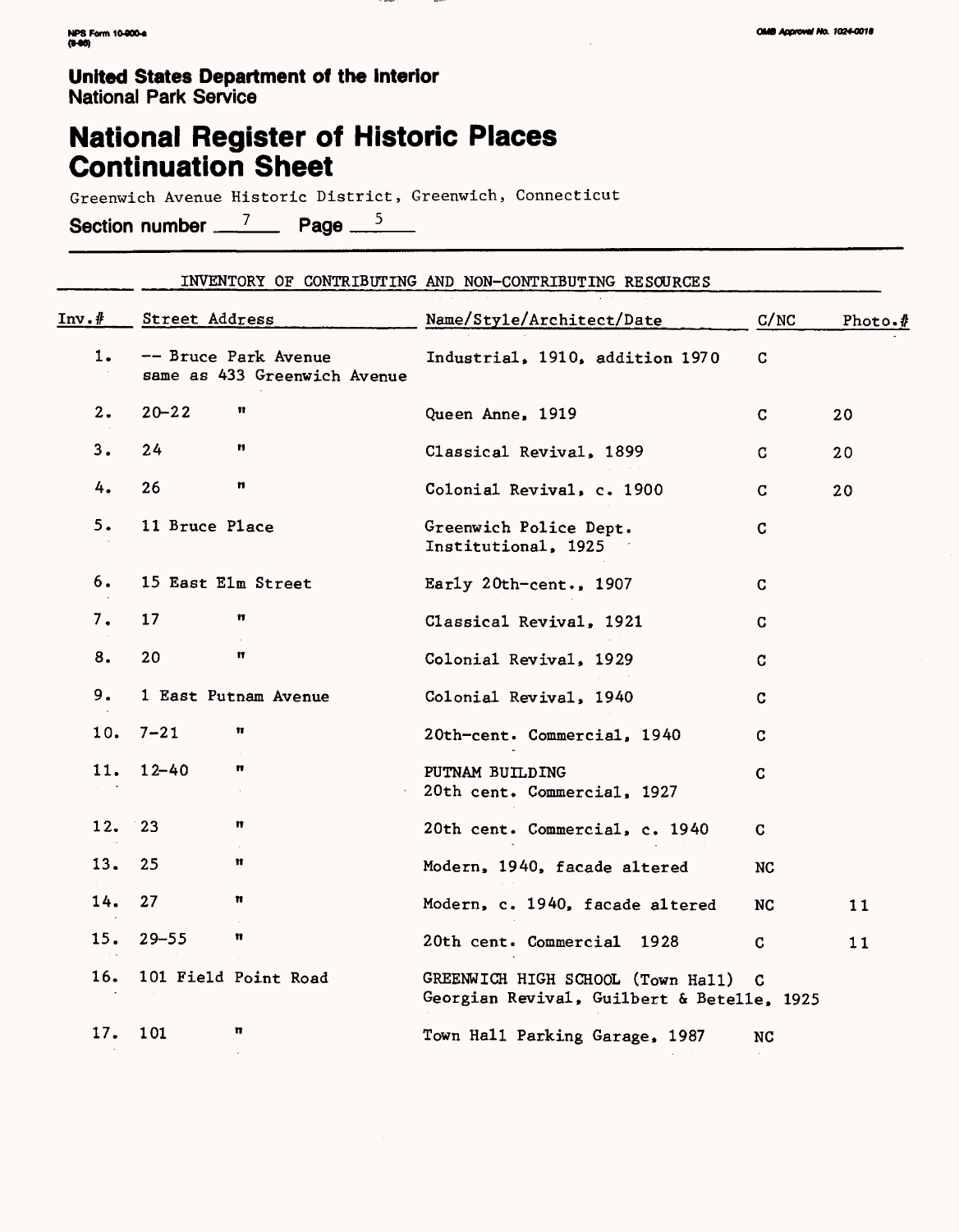**National Register of Historic Places Continuation Sheet**

Greenwich Avenue Historic District, Greenwich, Connecticut

Section number  $7$  Page  $6$ 

| 18. |           | 2-8 Greenwich Avenue<br>(same as 6 West Putnam) | ISAAC L. MEAD BUILDING, 1878<br>Tudor Revival remodeling, 1910      | C           | 7,8          |
|-----|-----------|-------------------------------------------------|---------------------------------------------------------------------|-------------|--------------|
| 19. | $10 - 12$ | Ħ                                               | Tudor Revival, c. 1915                                              | C           | 8            |
| 20. |           | 14-16 Greenwich Avenue                          | Early 20th-cent. altered                                            | NC          | 8            |
| 21. | $18 - 20$ | Ħ                                               | 20th-cent. Commercial 1921                                          | C           | 8            |
| 22. | $22 - 24$ | Ħ                                               | TUTHILL BUILDING, 1875<br>Georgian Revival facade, 1935             | C           | 8            |
| 23. | $26 - 28$ | n                                               | Italianate, 1875                                                    | C           | 8            |
| 24. | $30 - 32$ | n                                               | Italianate, 1875 orig. storefront                                   | C           | 8            |
| 25. | 40        | n                                               | JOHN BOLOGNA BUILDING<br>1875, facade, 1930                         | C           |              |
| 26. | $42 - 44$ | n                                               | Late 19th-cent., 1875, facade 1931                                  | C           |              |
| 27. | $46 - 48$ | n                                               | Late 19th-cent., 1875, facade 1978                                  | NC          | $\mathbf 1$  |
| 28. | $47 - 49$ | Ħ                                               | Late 19th-cent., 1875, facade 1969                                  | C           |              |
| 29. | $50 - 52$ | n                                               | Italianate, 1868                                                    | C           | $\mathbf{1}$ |
| 30. | 51–57     | n                                               | LA FORGE BUILDING<br>Italianate, 1875; addition, 1988               | C           |              |
| 31. | $54 - 56$ | Ħ                                               | 19th cent., 1877, later facade                                      | c           | 1            |
| 32. | $58 - 60$ | π                                               | Italianate, 1868                                                    | $\mathbf C$ | 1            |
| 33. | $62 - 64$ | Ħ<br>$\sim$                                     | Modern, 1969                                                        | NC          | 1            |
| 34. | 68        | Ħ                                               | AMOGERONE ENGINE, HOOK, LADDER &<br>LADDER CO. #1, Italianate, 1880 | C           | $\mathbf{1}$ |
| 35. | $69 - 73$ | n                                               | Early 20th-cent., $1922$                                            | C           |              |
| 36. | $70 - 72$ | n                                               | Classical Revival, 1925                                             | C           | 1, 2         |
| 37. | $74 - 80$ | n<br>$\alpha$                                   | Modern, c. 1975                                                     | NC          | $\mathbf 2$  |
| 38. | 75        | n                                               | Early 20th-cent., 1925                                              | C           |              |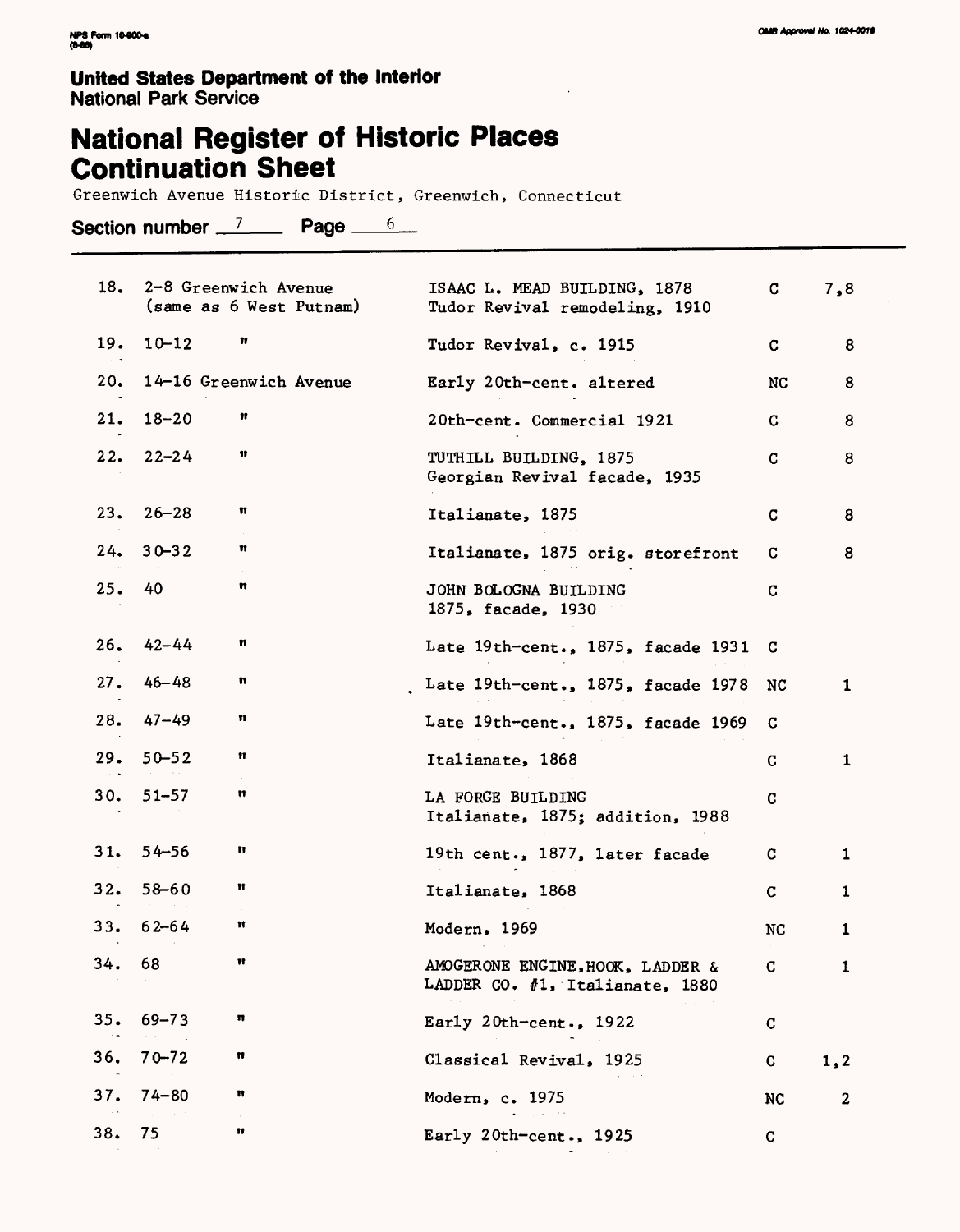# **National Register of Historic Places Continuation Sheet**

Greenwich Avenue Historic District, Greenwich, Connecticut

Section number  $7 - 7$  Page  $7 - 7$ 

| 39. |             | 77-89 Greenwich Avenue | Modern, 1958                                          | <b>NC</b>    |                |
|-----|-------------|------------------------|-------------------------------------------------------|--------------|----------------|
| 40. | $82 - 86$   |                        | Modern, 1964                                          | NC           | $\overline{2}$ |
| 41. | 88          |                        | Italianate, 1885                                      | $\mathbf{C}$ | 2, 19          |
| 42. | $90 - 92$   | n                      | Late $19th$ -cent., $1893$ ;<br>Art Deco facade, 1931 | C.           | 2,19           |
| 43. | $94 - 96$   | n                      | GREENWICH TRUST, LOAN & DEPOSIT<br>Queen Anne, 1887   | C.           | 2,19           |
| 44. | 99          | n                      | Modern, 1941                                          | <b>NC</b>    |                |
| 45. | 100         | 11                     | 20th-cent. Commercial 1923                            | C.           | $\overline{2}$ |
| 46. | 102-108     | π                      | Colonial Revival, 1908                                | C            |                |
| 47. | $103 - 105$ | n                      | PRESCOTT BUILDING<br>Italianate, 1891                 | C            | 13             |
| 48. | $107 - 109$ | n                      | Early $20th$ -cent., $1919$                           | C.           | 13             |
| 49. | $113 - 115$ | π                      | HUBBARD BUILDING<br>Italianate, 1882                  | C            | 13             |
| 50. | 116         | Ħ                      | LAURICELLA BUILDING<br>Commercial, 1925               | C            |                |
| 51. | 117         | n                      | Italianate, 1875                                      | C            | 13             |
| 52. | 118         | n                      | Georgian Revival, c.1920                              | C            |                |
| 53. | $120 - 124$ | Ħ                      | Classical Revival, 1910                               | $\mathbf C$  |                |
| 54. | $121 - 123$ | n                      | Early 20th-cent, altered c. 1970                      | NC           | 13             |
| 55. | 125         |                        | PUTNAM TRUST COMPANY<br>Classical Revival, 1925       | C            | 13             |
| 56. | 126-130     | Ħ                      | GREENWICH DRUG STORE<br>Early 20th-cent., 1907        | C            |                |
| 57. | 140         | n                      | Modern, 1980                                          | NC           |                |
|     |             |                        |                                                       |              |                |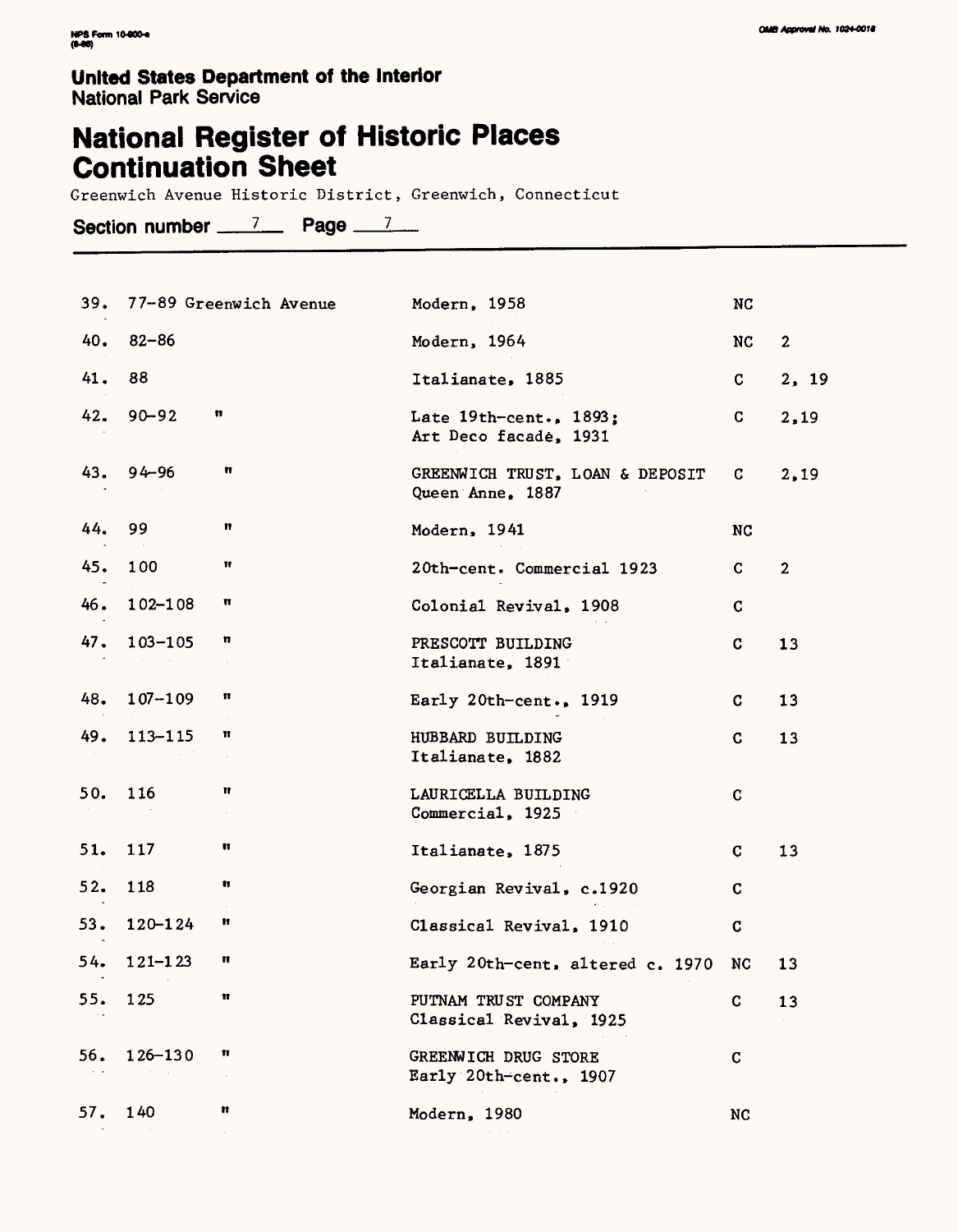$\cdot$ 

#### **United States Department of the Interior** National Park Service

# **National Register of Historic Places Continuation Sheet**

Greenwich Avenue Historic District, Greenwich, Connecticut

**Section number 7 Paoe \_8\_**

|     |               | 58. 145-147 Greenwich Avenue | Italianate, 1884                                              | $\mathbf C$ |    |
|-----|---------------|------------------------------|---------------------------------------------------------------|-------------|----|
| 59. | 151           | π                            | Early 20th-cent., 1925                                        | $\mathbf C$ |    |
| 60. | 154-156       | Ħ                            | Colonial Revival, 1922                                        | $\mathbf C$ |    |
| 61. | $156$ (rear)" |                              | Stone garage, c. 1929                                         | C           |    |
| 62. | 158-160       | Ħ                            | Georgian Revival, 1910                                        | $\mathbf C$ |    |
| 63. | 161           | n                            | 20th-cent., 1934                                              | NC          |    |
| 64. | 163           | n                            | 20th-cent., 1934                                              | C           |    |
| 65. | 165           | n                            | 20th-cent., 1934                                              | C           |    |
| 66. | 169           | n                            | 20th-cent., 1936, altered n.d.                                | NC          |    |
| 67. | $171 - 173$   | n                            | Art-Deco, 1930, remodeled 1970                                | C           |    |
| 68. | 175           | n                            | Romanesque Revival, 1923                                      | C           |    |
| 69. | 178           | n                            | ST. MARY'S ROMAN CATHOLIC RECTORY<br>Romanesque Revival, 1935 | C           | 14 |
| 70. | 178           | n                            | Garage (detached), c. 1935                                    | C           |    |
| 71. | 178           | n<br>$\sim$                  | ST. MARY'S ROMAN CATHOLIC CHURCH<br>Romanesque Revival, 1900  | C           | 14 |
| 72. | 189           | Ħ                            | Second Empire, 1910                                           | C           |    |
| 73. | 195           | Ħ                            | $20th$ -cent., 1932                                           | C.          |    |
| 74. | 197           | Ħ                            | PUTNAM TRUST BANK<br>Modern, 1964                             | NC          |    |
| 75. | 200           | π                            | ST. MARY'S PARISH CENTER<br>Post Modern, 1986                 | NC          | 15 |
| 76. | 205           | n                            | Modern, 1964                                                  | NC          |    |
| 77. | $221 - 225$   | n                            | and the state<br>ARSEN BUILDING<br>Classical Revival, 1909    | $\sim$<br>C |    |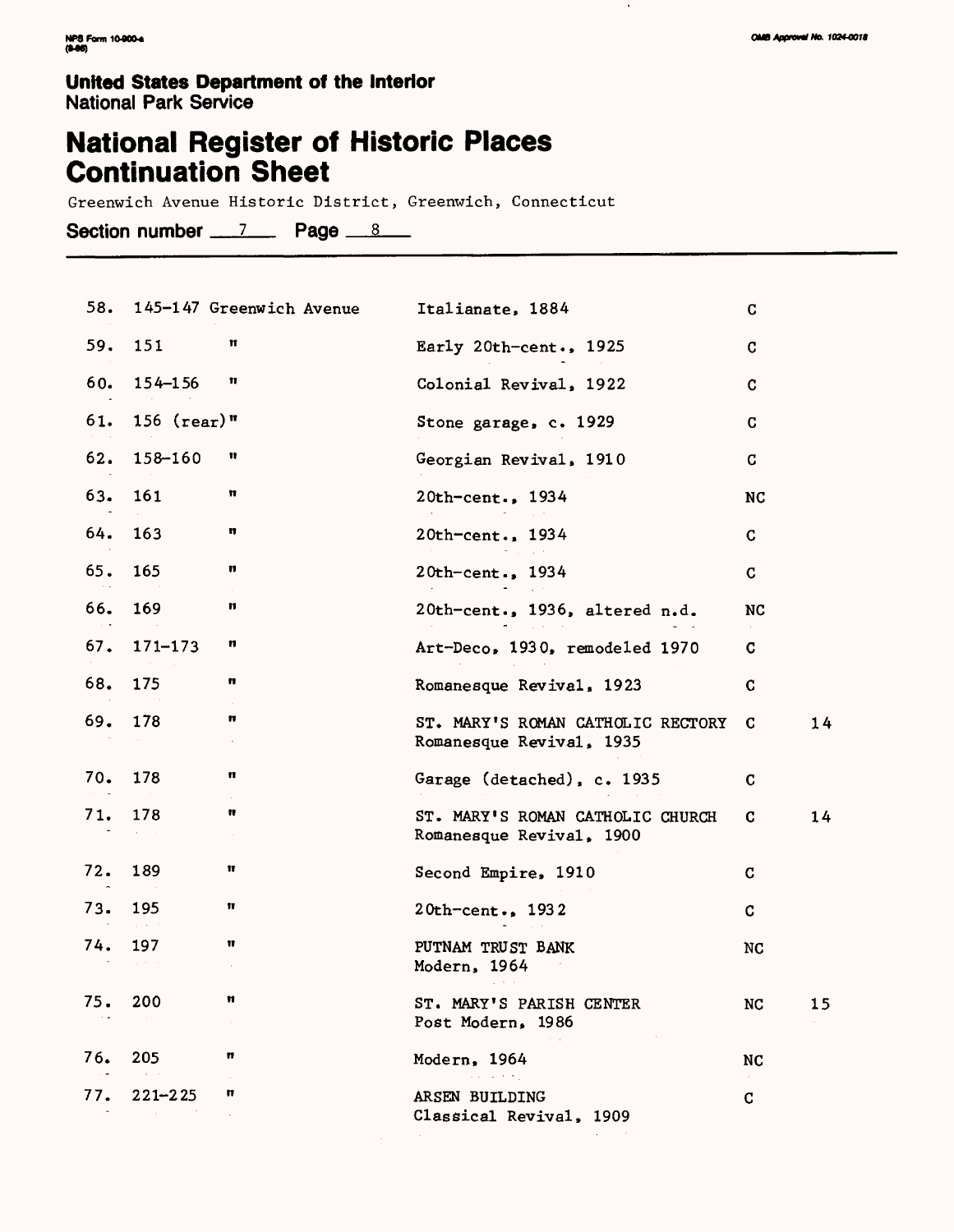## **National Register of Historic Places Continuation Sheet**

Greenwich Avenue Historic District, Greenwich, Connecticut

Section number <u>7</u> Page <u>9</u>

| 78. |             |                                     | 227-229 Greenwich Avenue Early 20th-cent., 1915                | C           |       |
|-----|-------------|-------------------------------------|----------------------------------------------------------------|-------------|-------|
| 79. | $231 - 237$ | n                                   | Early 20th-cent., 1910                                         | C           |       |
| 80. | $234 - 238$ | n<br>(same as 5-15 West Elm Street) | 2nd Renaiss. Revival 1927                                      | $\mathbf C$ | 15    |
| 81. | 239         | Ħ                                   | Early 20th-cent., 1910                                         | C           |       |
| 82. | 240         | Ħ                                   | GREENWICH TRUST COMPANY<br>Beaux Arts, Alfred C. Blossom, 1916 | C           | 15    |
| 83. | $244 - 248$ | Ħ                                   | Art-Deco, 1935                                                 | C           |       |
| 84. | 249-251     | n                                   | Early 20th-cent., 1915                                         | C           |       |
| 85. | 250         | n                                   | $\text{Early-20th-cent.}, 1916$                                | C           |       |
| 86. | $252 - 254$ | n                                   | Mission, 1915, altered 1969                                    | <b>NC</b>   |       |
| 87. | 253         | n                                   | PUTNAM TRUST COMPANY (1st)<br>Classical Revival, 1917          | C           |       |
| 88. | 255         | π                                   | Colonial Revival, 1915                                         | C           |       |
| 89. | $257 - 265$ | n                                   | Early 20th-cent., 1916, altered                                | NC          |       |
| 90. | $260 - 262$ | n                                   | Mission, 1925. altered 1969                                    | NC          |       |
| 91. | 264         | n                                   | Mission, 1915                                                  | C.          |       |
| 92. | $268 - 272$ | n                                   | Early 20th-cent., 1923                                         | C           |       |
| 93. | 269         | Ħ                                   | FRED D. KNAPP BUILDING<br>Late Gothic Revival, 1906            | C           | 18    |
| 94. | 271         | n                                   | Queen Anne, 1928                                               | C           | 18    |
| 95. | $274 - 278$ | n                                   | House, 1870 conv. c. 1925                                      | C           |       |
| 96. | $275 - 279$ | n                                   | 20th-cent. Commercial<br>1915                                  | C           | 17,18 |
| 97. | 283         | n                                   | Early 20th-c., 1906, altered 1988                              | NC          | 17,18 |
|     |             |                                     |                                                                |             |       |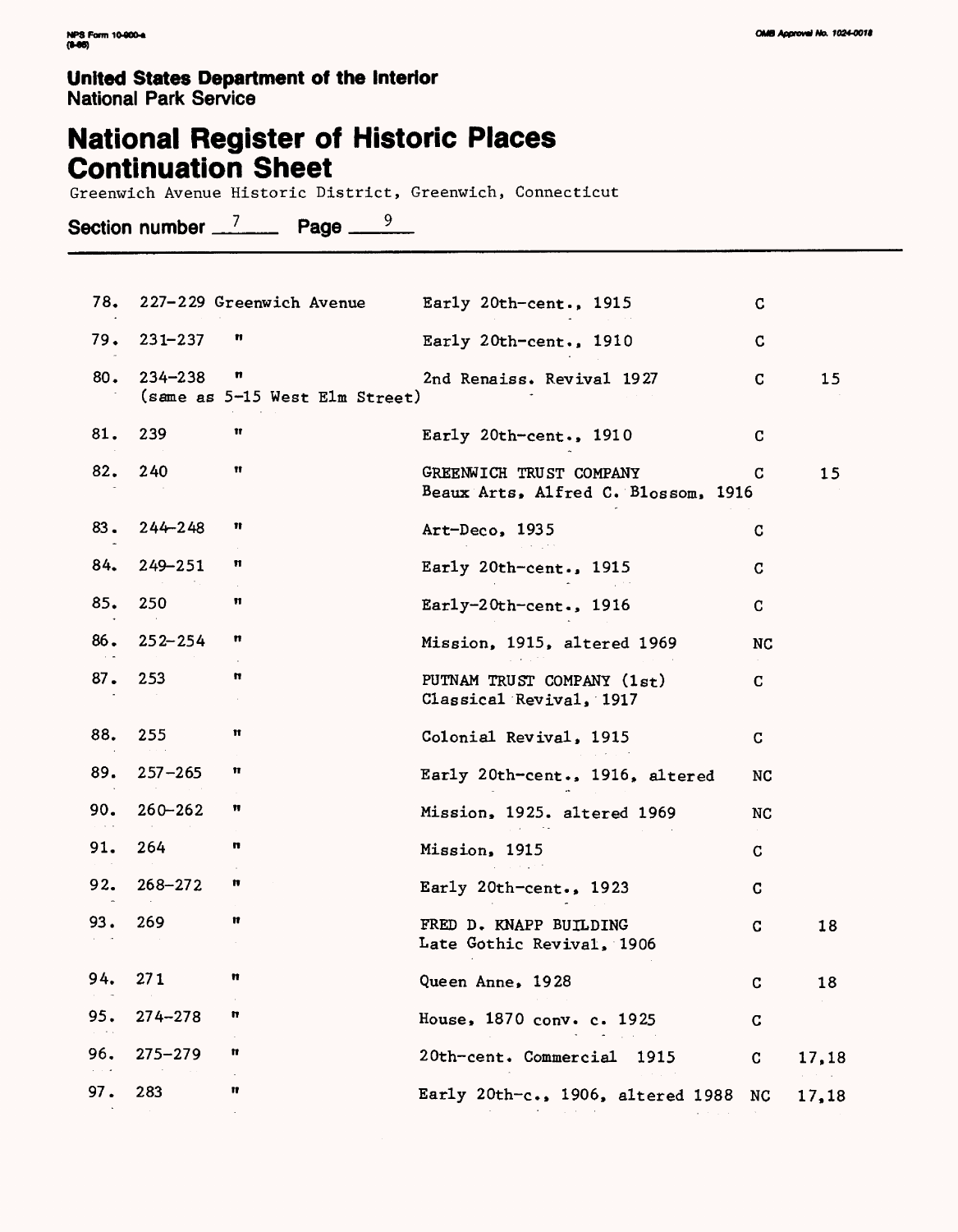# **National Register of Historic Places Continuation Sheet**

Greenwich Avenue Historic District, Greenwich, Connecticut

Section number \_\_\_\_\_\_\_\_\_ Page \_\_\_\_\_

|                 | 98. 289-295 Greenwich Avenue | SMITH BUILDING<br>Georgian Revival with Renaiss. elements, 1906        | C. | 17,18 |
|-----------------|------------------------------|------------------------------------------------------------------------|----|-------|
| 99. 290         | Ħ                            | HAVEMEYER BUILDING<br>Romanesque Revival, Loring & Phipps, 1892        | C  |       |
| 100. 290        | π                            | World War II and Korean War<br>Memorial, 1956                          | NC |       |
| 101. 290        | Ħ                            | Col. Raynal C. Bolling<br>Memorial, Edward C. Potter, 1921             | C  |       |
| 102. 299        | π                            | GREENWICH TOWN HALL (2nd)<br>Beaux Arts, Mowbray & Uffinger, 1905      | C. |       |
| 103. 301-309    | n                            | MAHER BUILDING<br>Georgian Revival, 1910                               | C  | 3,10  |
| 104. 310        | 11                           | U.S. POST OFFICE BUILDING<br>Classical Revival, James A. Wetmore, 1917 | C. |       |
| 105. 310        | Ħ                            | World War I Memorial.<br>Charles A. Platt, 1927                        | C  |       |
| 106. 315        | n                            | HACKETT BUILDING<br>Georgian Revival, 1911                             | C. | 3,10  |
| 107.319         | π                            | TIMMONS BUILDING<br>Georgian Revival, 1911                             | C. | 3,10  |
| 108. 321        | π                            | CARROLL & WOOLARD BUILDING<br>Georgian Revival, 1911                   | C  | 3,10  |
| $109.323 - 325$ | n                            | PRESCOTT BUILDING<br>Georgian Revival, 1911                            | C  | 3,10  |
| 110. 333        | n                            | Classical Revival, 1913                                                | C  | 3,10  |
| 111. 335        | Ħ                            | LIBRANO BUILDING<br>Georgian Revival, 1912                             | C  | 3,10  |
| 112. 337        | n                            | Georgian Revival/Neo-Grec<br>elements, 1914                            | c  | 3,10  |
| 113. 343-355    | n                            | Commercial, 1928                                                       | C  | 3,10  |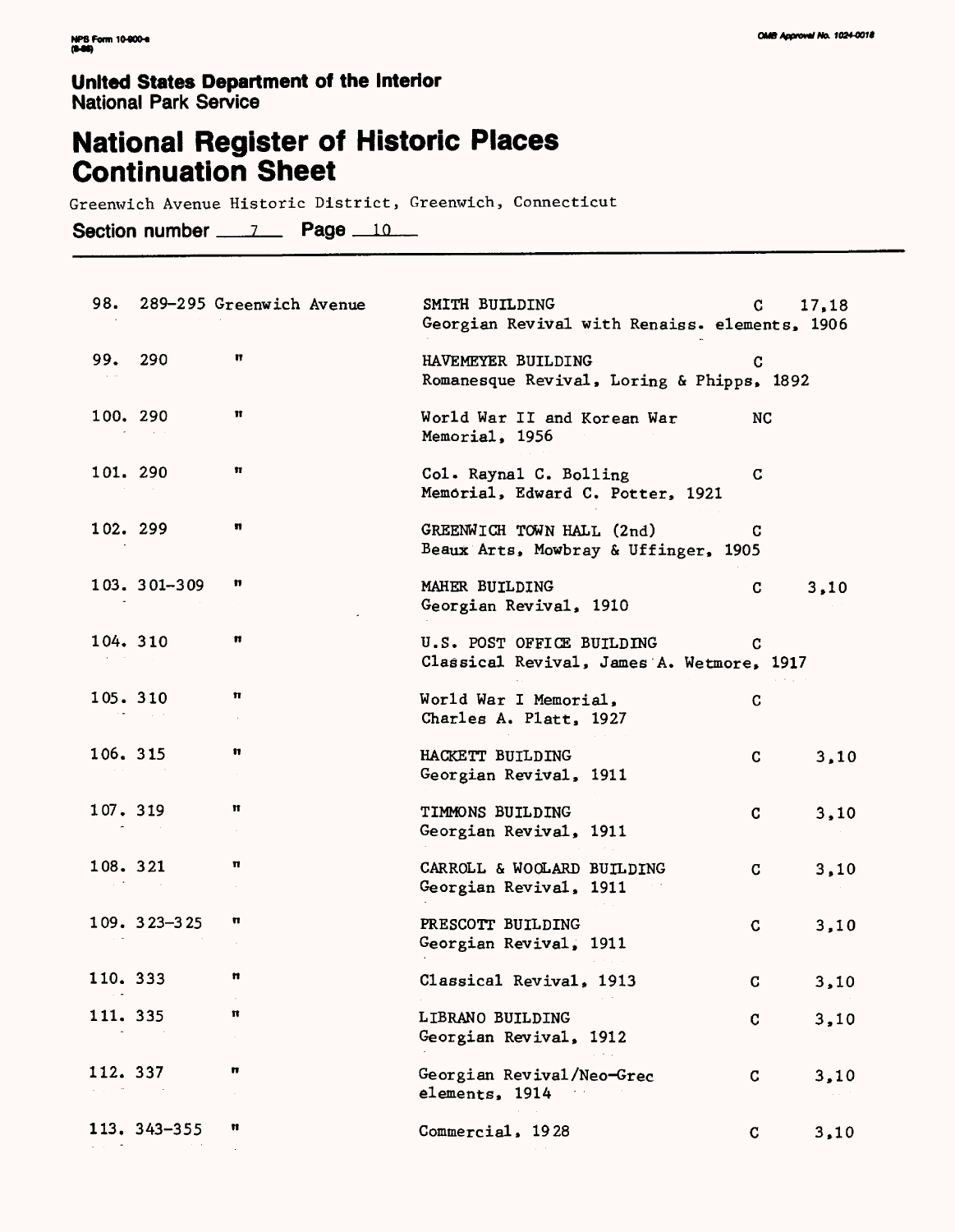$\alpha_1^{-1}$ 

### **United States Department of the Interior** National Park Service

## **National Register of Historic Places Continuation Sheet**

Greenwich Avenue Historic District, Greenwich, Connecticut Section number  $\frac{7}{2}$  Page  $\frac{11}{2}$ 

| 114. 352-354 Greenwich Avenue                   | Modern, 1949                                  | NC        | 4 |
|-------------------------------------------------|-----------------------------------------------|-----------|---|
| 11<br>115. 356                                  | Classical Revival, 1914                       | C.        | 4 |
| 116. 358-360<br>n                               | Georgian Revival, 1921                        | C.        | 4 |
| 117. 362-366<br>n                               | CHRISTIANO BUILDING<br>Early 20th-cent., 1925 | C         | 4 |
| 118. 366-368<br>Ħ<br>(same as 2-8 Grigg Street) | Early 20th-cent. c. $1900$<br>remodeled, 1927 | C         |   |
| Ħ<br>119. 370                                   | Early $20th$ -cent., $1925$                   | C         |   |
| Ħ<br>120. 371                                   | Early $20th$ -cent., 1922                     | C         |   |
| n<br>121. 372                                   | Early 20th-cent. 1900                         | C         |   |
| n<br>122. 373                                   | Classical Revival, 1923<br>remodeled, 1973    | C         |   |
| 123. 374<br>n                                   | Early 20th-cent., $c. 1900$                   | C         |   |
| 124. 375<br>π                                   | Early 20th-cent., 1926                        | C         |   |
| 125. 376-380<br>n                               | Early 20th-cent., $1925$                      | C         |   |
| π<br>126.379                                    | Modern, 1955                                  | NC        |   |
| Ħ<br>127.380                                    | Italianate, 1860 (orig. house)                | C         | 6 |
| n<br>128. 382-388                               | Italianate, 1885                              | C.        | 6 |
| Ħ<br>129. 383                                   | Classical Revival, 1910                       | C         | 5 |
| 130. 383 $(\text{rear})$ "                      | Italianate house, 1860                        | C         |   |
| 131. 396<br>π                                   | Early 20th-cent., 1910                        | C         | 6 |
| 132. 398<br>Ħ                                   | Georgian Revival, 1915                        | C         | 6 |
| Ħ<br>133. 401                                   | Modern, c. 1975                               | <b>NC</b> | 5 |
| Ħ<br>134. 403                                   | Georgian Revival, 1913                        | C         | 5 |
| Ħ<br>135.405                                    | Early 20th-cent., 1917                        | C         | 5 |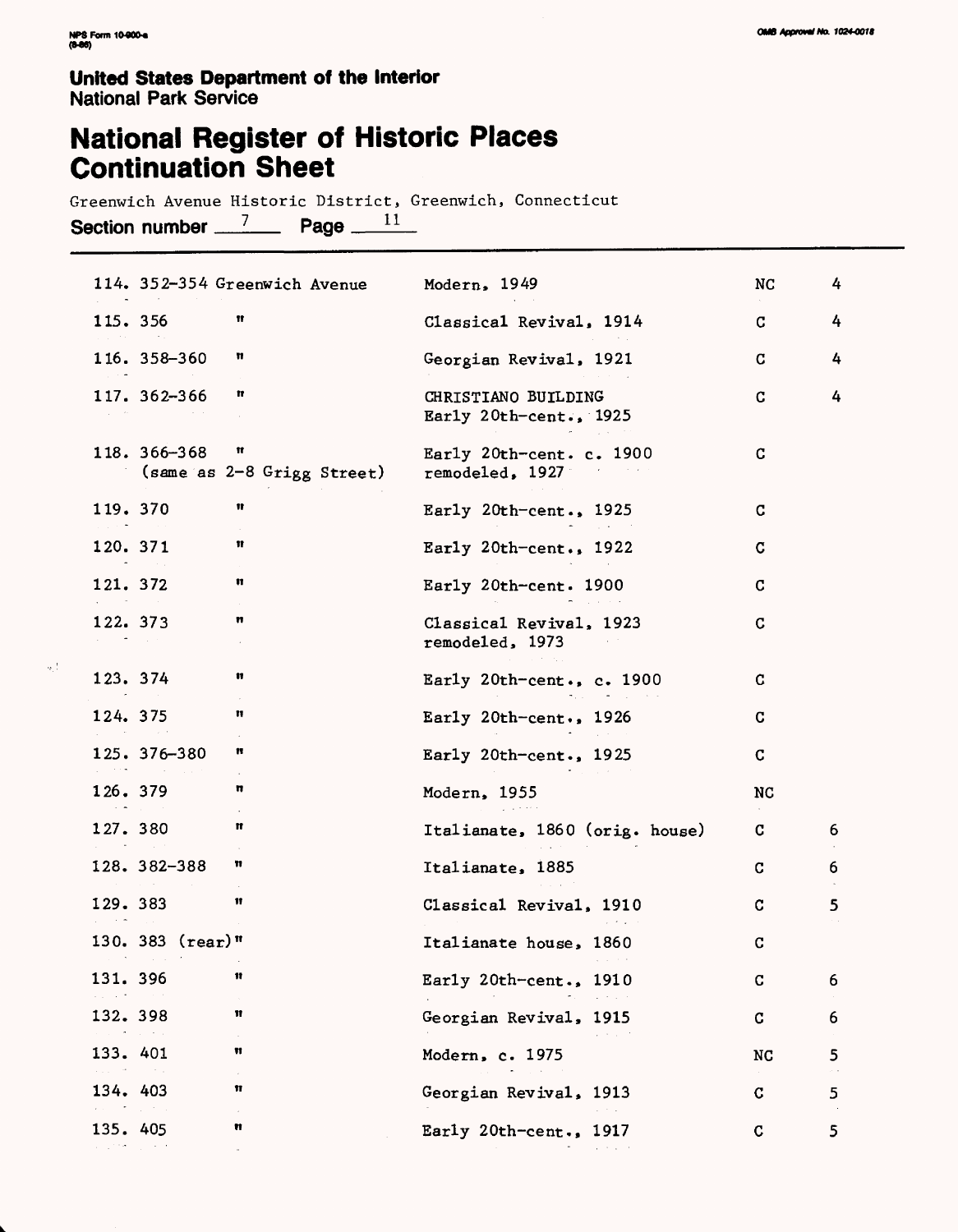## **National Register of Historic Places Continuation Sheet**

Greenwich Avenue Historic District, Greenwich, Connecticut

Section number  $\frac{7}{2}$  Page  $\frac{12}{2}$ 

| 136. 407-413 Greenwich Avenue                      | Early $20th$ -cent., $1927$                                                  | C. | 5  |
|----------------------------------------------------|------------------------------------------------------------------------------|----|----|
| Ħ<br>137. 414                                      | People's Bank, 1984<br>former 1941 gas station                               | NC |    |
| 138. 10-10B Grigg Street                           | Tudor Revival, c. 1910                                                       | C. |    |
| 139. 5 Havemayer Place                             | Central Fire Station<br>Art-Deco, Joseph W. Bailey, 1938                     | C  |    |
| Ħ<br>140. 12                                       | Georgian Revival, 1915                                                       | C  |    |
| Ħ<br>141. 27                                       | GREENWICH HIGH SCHOOL,<br>Classical Revival, Wilson Potter, 1906             | C  |    |
| Ħ<br>142. 28                                       | MASONIC TEMPLE, Classical<br>Revival, 1922 (Greenwich Federal Savings, 1965) | C. | 16 |
| 143. -- Lafayette Court<br>(corner of West Putnam) | United Way of Greenwich, 1958,<br>raised 1 story 1982                        | NC |    |
| 144. 23 Lewis Street                               | Classical Revival, 1900                                                      | C. |    |
| π<br>145. 25                                       | Classical Revival, 1900<br>(now joined to $#23$ )                            | C  |    |
| n<br>146.33                                        | BOLES BUILDING,<br>Georgian Revival, 1917                                    | C  |    |
| n<br>147.39                                        | Early $20th$ -cent., $1905$                                                  | C  |    |
| Ħ<br>148. 55                                       | TIMMONS BLACKSMITH SHOP,<br>Late 19th-cent., 1895                            | C  |    |
| 149. 230 Mason Street                              | NATIONAL GUARD ARMORY<br>Romanesque Revival, 1911                            | C  |    |
| 150. 85 Railroad Avenue                            | 20th cent. Commercial, c. 1900                                               | C. | 9  |
| 151. 87-89<br>n                                    | Italianate, c. 1880                                                          | C  | 9  |
| $152.91 - 93$<br>Ħ<br>the company of               | Italianate, c. 1880                                                          | C  | 9  |
| 153. 95-97<br>Ħ                                    | Italianate, c. 1880                                                          | C  | 9  |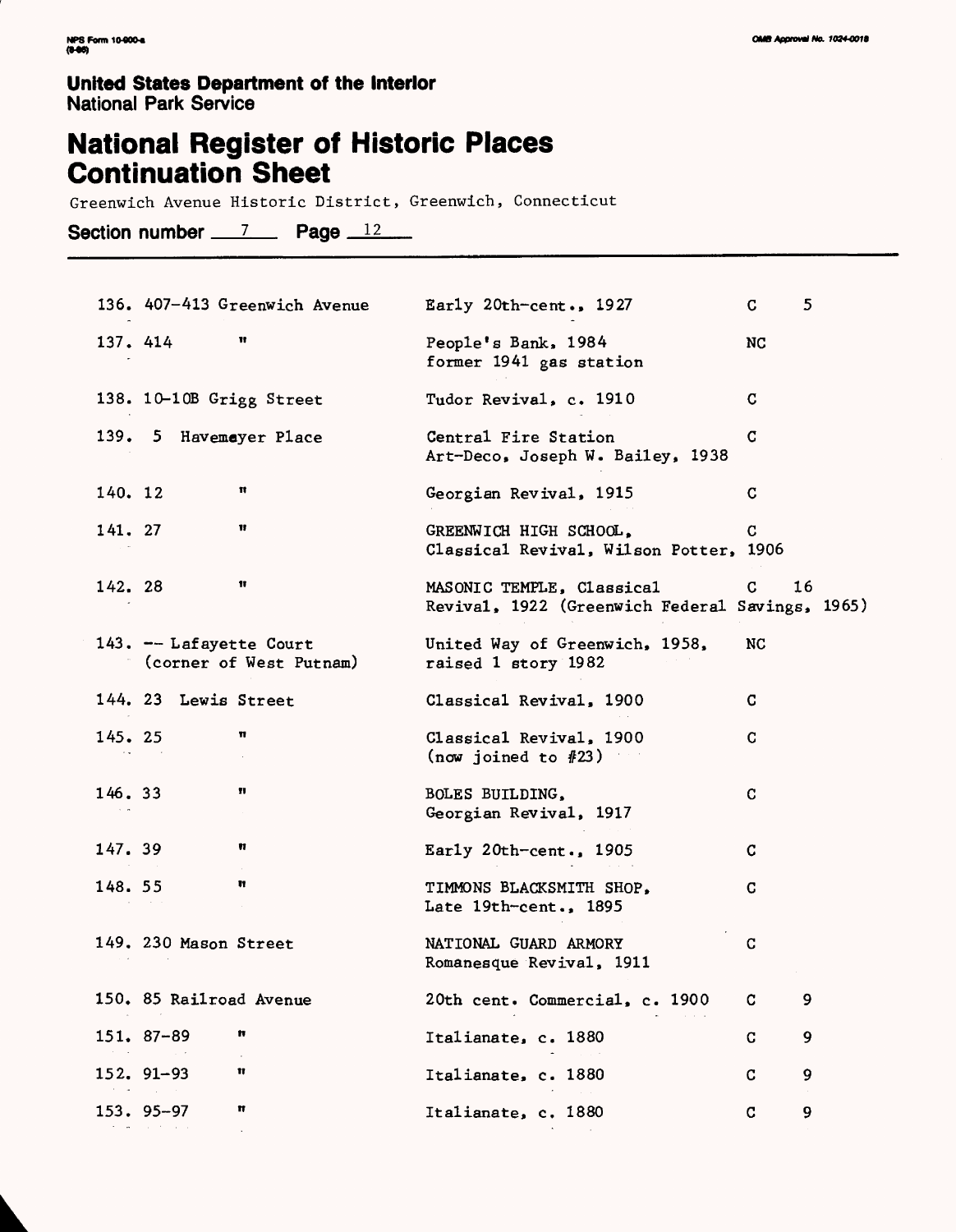## **National Register of Historic Places Continuation Sheet**

Greenwich Avenue Historic District, Greenwich, Connecticut

Section number  $\frac{7}{2}$  Page  $\frac{13}{2}$ 

| 154. 99 Railroad Avenue                               | Italianate, c. 1880                                              | G  |    |
|-------------------------------------------------------|------------------------------------------------------------------|----|----|
| 155. 1 West Putnam Avenue<br>(corner Lafayette Place) | First Presbyterian Church<br>English Gothic, addition, 1988      | C  |    |
| n<br>$156. -$                                         | Stone kiosk, c. 1930                                             | C  |    |
| $\mathbf{H}$<br>$157.5 - 15$                          | Late Gothic Revival, c. 1910<br>with attached apartment building | C. | 12 |
| Ħ<br>158.12                                           | Italianate, c. 1894                                              | C  | 21 |
| Ħ<br>159.18                                           | Tudor Revival, c. 1920                                           | C  | 21 |
| Ħ<br>$160.19 - 21$                                    | Tudor Revival, c. 1920                                           | C  |    |
| n<br>$161.22 - 28$                                    | 20th-cent. Commercial c. 1930                                    | C. | 21 |
| n<br>162. 30                                          | Early 20th-cent., c. 1910                                        | C  |    |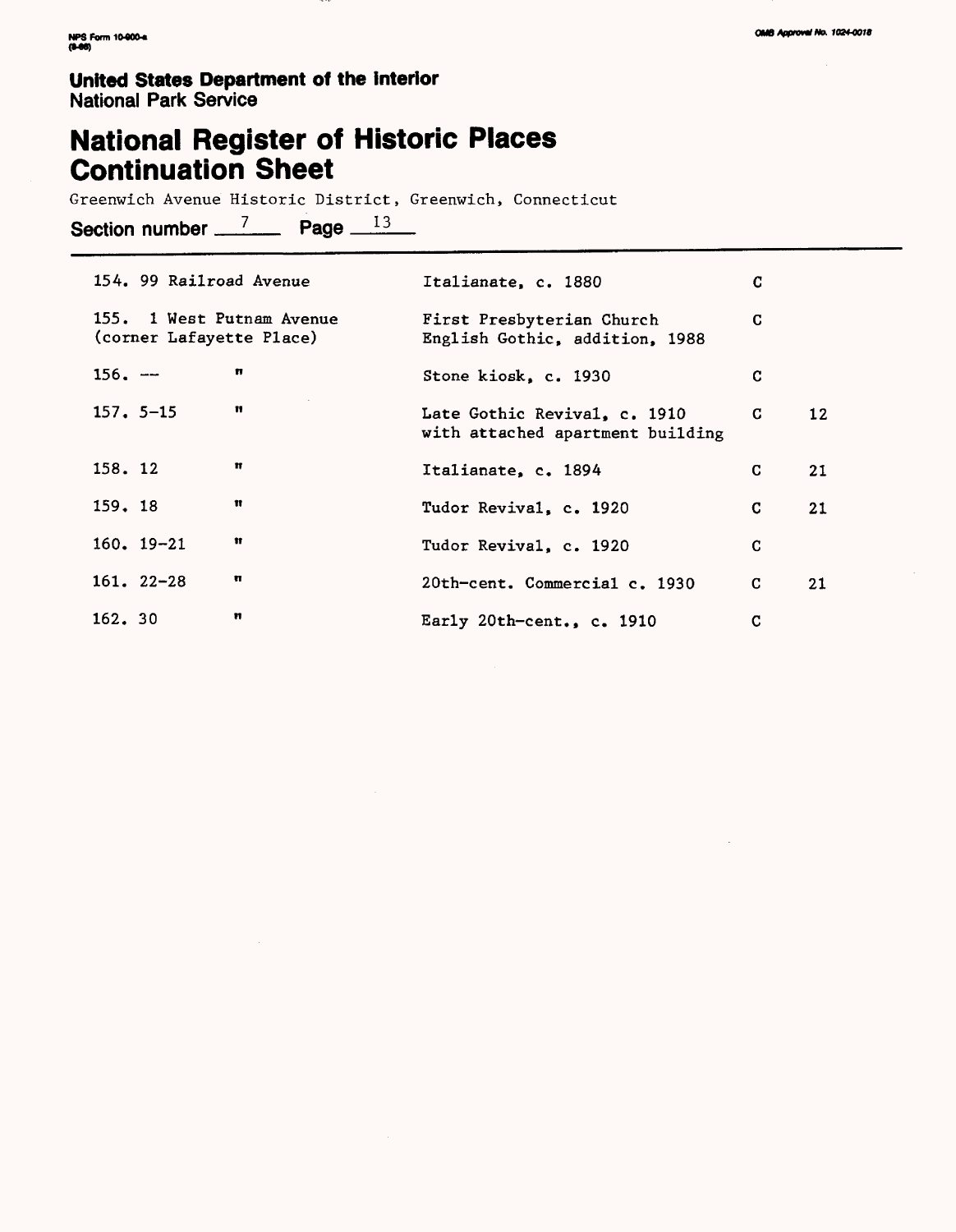| 8. Statement of Significance                                                                          |                |                              |                              |      |                                         |                      |                                  |
|-------------------------------------------------------------------------------------------------------|----------------|------------------------------|------------------------------|------|-----------------------------------------|----------------------|----------------------------------|
| Certifying official has considered the significance of this property in relation to other properties: | nationally     |                              | $\boxed{\text{X}}$ statewide |      | locally                                 |                      |                                  |
| Applicable National Register Criteria   A                                                             |                | ΙB.<br>$\lfloor x \rfloor$ C | D                            |      |                                         |                      |                                  |
| <b>Criteria Considerations (Exceptions)</b>                                                           | $\overline{A}$ | IC.<br>B                     | D                            | ΙE   | IF                                      | - IG                 |                                  |
| Areas of Significance (enter categories from instructions)<br>ARCHITECTURE                            |                |                              |                              |      | Period of Significance<br>$1868 - 1940$ |                      | <b>Significant Dates</b><br>N.A. |
|                                                                                                       |                |                              |                              | N.A. | <b>Cultural Affiliation</b>             |                      |                                  |
| <b>Significant Person</b><br>N.A.                                                                     |                |                              |                              |      | Architect/Builder                       | Various; see Item #7 |                                  |

State significance of property, and justify criteria, criteria considerations, and areas and periods of significance noted above.

The Greenwich Avenue Historic District is an exceptionally well-preserved commercial and municipal district which contains uninterrupted, highly cohesive commercial blocks of unusual architectural diversity. They are composed of well-designed and crafted buildings of superior integrity, constructed in the major commercial styles of the late nineteenth and early twentieth centuries, reflecting the growth and development of the Borough of Greenwich from about 1870 to 1940.

#### Historical Background

A number of economic and political factors contributed to the establishment of Greenwich Avenue and its later development as the central business district for the town.<sup>1</sup> They include the development of reliable transportation, changes in the local form of government, the infusion of New York capital, and the formation of a new economic base for the town.

The stage was set by the building of the New York and New Haven Railway in 1849. The location of the only depot in town on lower Greenwich Avenue, then only a country lane to the harbor, was of crucial importance in stimulating development in the district. Although the railroad connection to New York would have far reaching consequences for the later development of Greenwich, its potential at the time was not recognized. Early rail service was slow and infrequent on the one-track line.<sup>2</sup> Coastal shipping and passenger boat service to New York were preferred until late in the nineteenth century.<sup>3</sup> By 1900, however, the business and civic center of the town was completely established in the district, having moved from its former location on the Post Road, a reflection of improved rail facilities and the acceptance of the railroad as the major source of transportation.

The establishment of a borough form of government for Horseneck, as this part of Greenwich was known at the time, was also important since the cost of civic improvements in the business district was born by borough taxes. Although Greenwich Avenue had been laid out with house lots in 1854, few houses were ever built there. Street improvements by the new borough government did not take place until after the Civil War. It was in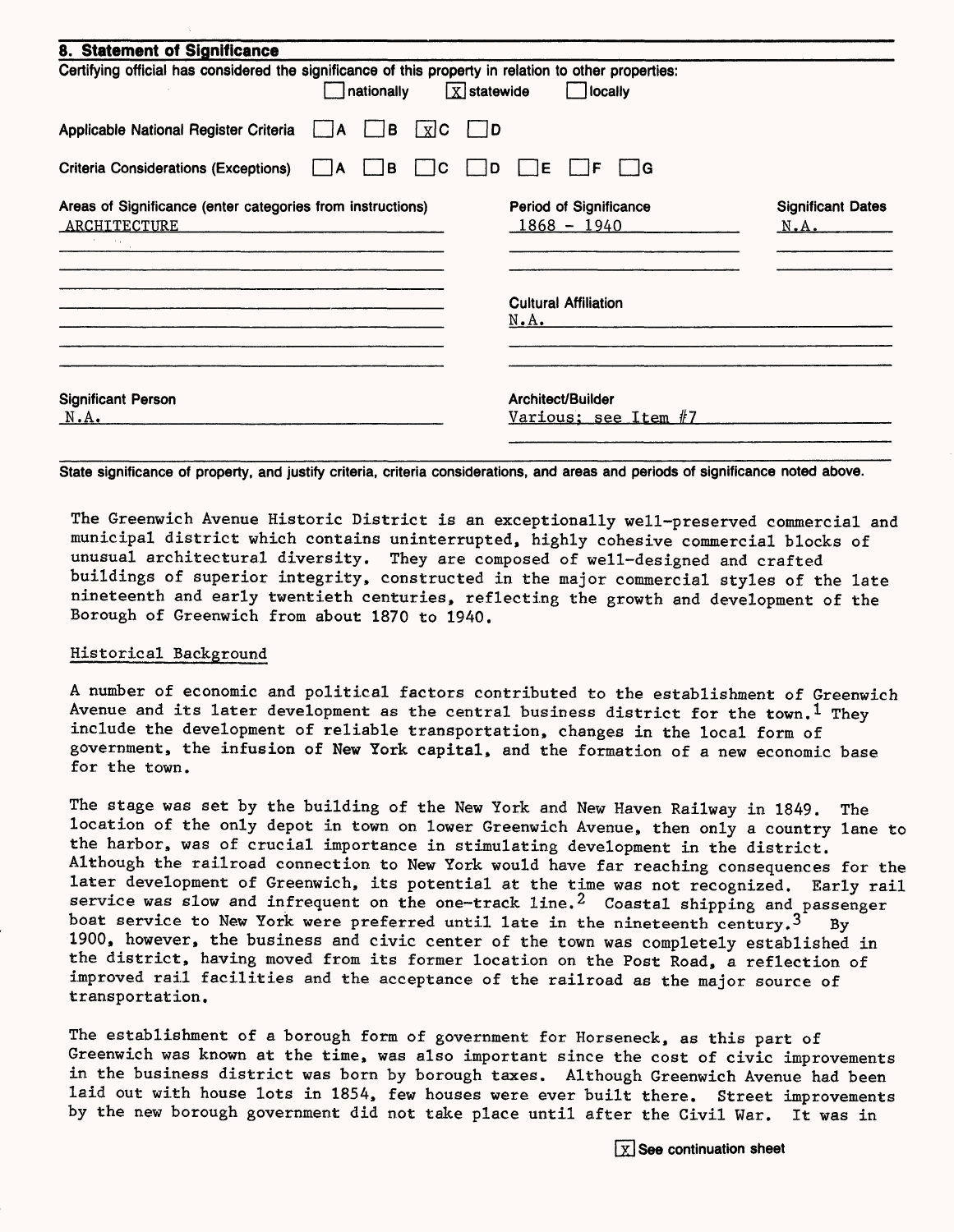## **National Register of Historic Places Continuation Sheet**

Greenwich Avenue Historic District, Greenwich, Connecticut

Section number  $8 \times 8$  Page  $2 \times 2$ 

this period that the unique relationship between Greenwich and New York, which still exists today, was established. New York merchants and politicians became involved in town affairs, investing capital in the district for commercial and civic buildings, and providing direction to the economic development of the town,  $4$ 

After the Civil War, Greenwich began its transformation from a prosperous farming town to a suburban community with major ties to New York commerce. This transformation was abetted in part by the influx of prosperous businessmen who moved there from New York and built their country mansions on the former farms in the rural areas of town. It was largely due to the influence of these newcomers that the town did not develop an industrial base like other neighboring coastal cities, such as Stamford. Indeed, although New York merchants gave generously to build the town's instititions, industrial development was discouraged by these benefactors in order to foster the preservation of the town as a idyllic rural refuge from commerce and industry. It is not surprising, then, that the borough discarded its faintly disreputable name at this time to revert to Greenwich, a name more in keeping with these goals.

The post-Civil War boom had a major impact on the district. The early commercial development which was concentrated at the northern end of Greenwich Avenue, providing goods and services for the growing residential community surrounding the district, was typically housed in wood-frame buildings in the Italianate style. The earliest survivors from this period include four buildings in the first block at the north end of the district (Inventory #s 23, 24, 29, 32). Sidewalks were installed on the east side of the north end of the street by 1874. The town offices were moved from the Post Road to the district. Commercial development extended all the way to Lewis Street by 1880. By 1882 kerosene lighting, sewers, and a water main were installed on Greenwich Avenue, as least as far as Arch Street. Paving with traprock soon followed. Brick buildings became more common, especially after a disastrous fire destroyed the first St. Mary's Church and several commercial establishments in 1890; the earliest surviving brick building is the Isaac Mead Building, which occupies the sharply angled corner at the head of the district (Inventory # 18) .

More improvements took place early in the twentieth century: a trolley line in 1901, followed by brick paving, begun in 1903 and completed to Railroad Avenue by 1908. A number of fine municipal buildings were constructed in the center of the district between 1893 and 1917, several paid for by New York merchants. They included the Havemeyer School, the old Town Hall, and the high school (Inventory #s 99, 102, 141). The Smith Building, the first to be devoted exclusively to law offices, was constructed in 1906 just north of the Town Hall (Inventory #98) . A few houses were remodeled for commercial use but most of the remaining houses were moved to residential neighborhoods on the side streets that parallel the district to make way for more commercial blocks. Some of these may be part of a curious residential enclave, called Sound View Court, isolated behind the commercial properties on Greenwich Avenue to the north of the Havemeyer Building.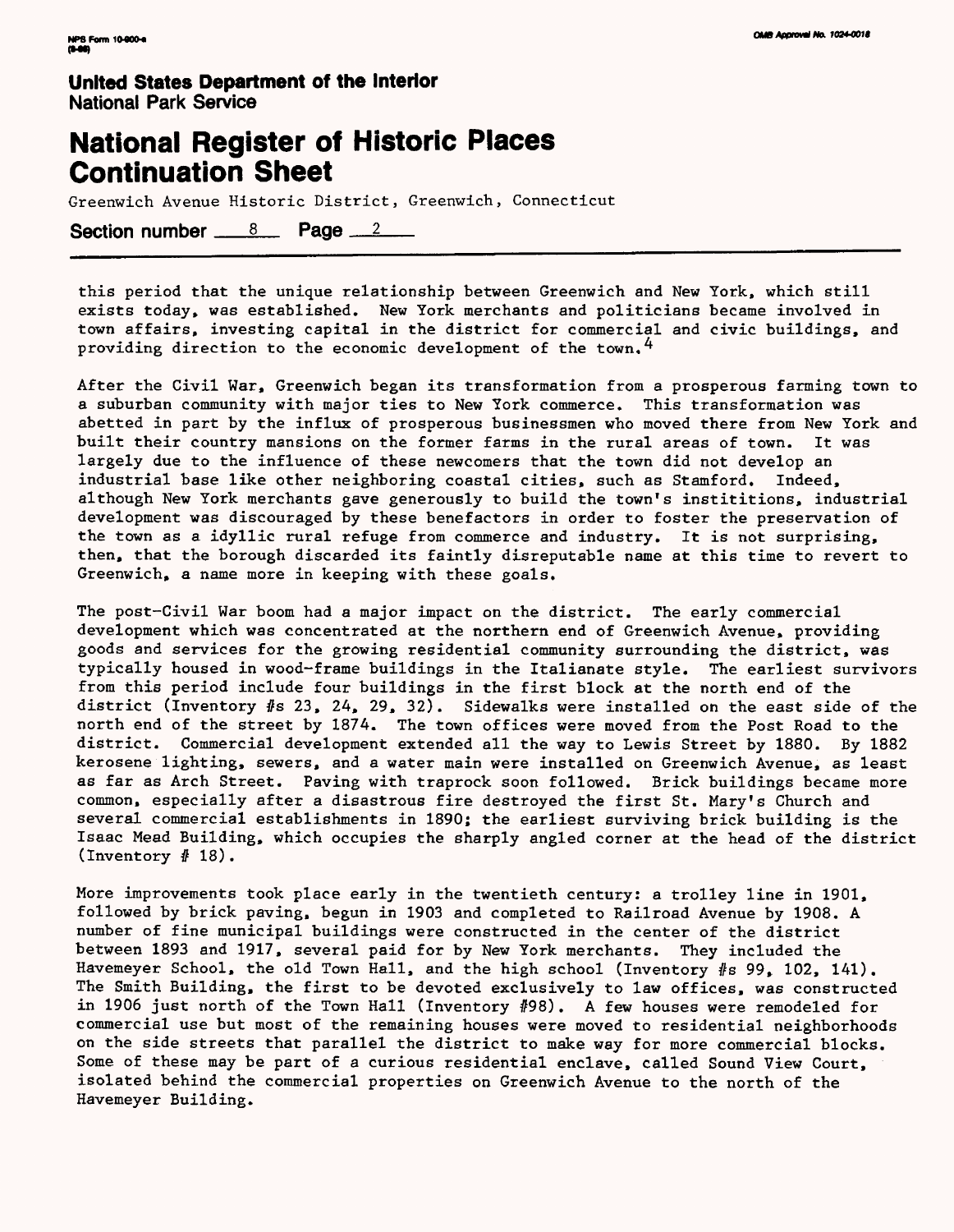



### **National Register of Historic Places Continuation Sheet**

Greenwich Avenue Historic District, Greenwich, Connecticut

Section number  $8 \times$  Page  $3 \times 3$ 

Commercial development continued to boom between 1920 and 1930, a period when the population of Greenwich increased by 50%. Many of its new citizens were regular business commuters to New York on a greatly improved electrified, four-track railroad line, Eclectic vernacular buildings, influenced by classical as well as Colonial Revival motifs, sprang up along the lower part of Greenwich Avenue.

The district was substantially completed by 1940 and little more development took place until after World War II. In 1947 a major office building was constructed on the last open space on Greenwich Avenue, the new home of Fawcett Publications. In 1946, 72 trains stopped daily at four stations in Greenwich for 1800 commuters.

By the 1970s, however, more people were employed in town than commuted to New York. Those that did commute would be more likely to drive on either the parkways or the newly constructed Connecticut Turnpike (1955). These major roads also continued to bring tourists to town, a continuation of the resort and hotel business that began in the late nineteenth century. Up-scale retail businesses replaced the earlier stores; some were branches of major New York department stores. Office space in existing commercial buildings was upgraded; the larger houses to the east and west of the district were converted for office use. Large modern office buildings were constructed at both ends of the district. Although there has been some insensitive rehabilitation, the Greenwich Avenue Historic District is largely intact and continues to prosper as the economic and civic center of the town, tangible evidence of 70 years of historic commercial development.

#### Architectural Significance

The Greenwich Avenue Historic District epitomizes the stylistic eclecticism and architectural diversity that characterize most nineteeth-and twentieth-century commercial streetscapes in the small cities of Connecticut, Moreover, few historic commercial districts demonstrate such an extraordinary range of architectural style, or are as architecturally distinguished. Fewer still have survived with so much of the historic commercial streetscape intact.

Seventy years of architectural development have produced a streetscape of human scale that delights the eye. Italianate, Queen Anne, Gothic Revival, Romanesque, Second Empire, Tudor Revival, Mission, Commercial, and Art Deco, interpersed with classical and Georgian revivals and generally compatible modern infill, form blocks of exceptional architectural merit, often anchored by key comer buildings of individual distinction. Additional interest is generated by elaborate patterning of brick and stone and the variety of rooflines and cornices.

Despite this amazing diversity, the district is exceptionally cohesive, unified by building form and massing. Relatively the same building heights are maintained in any given block; repetitive fenestration patterns bind together very disparate facades. For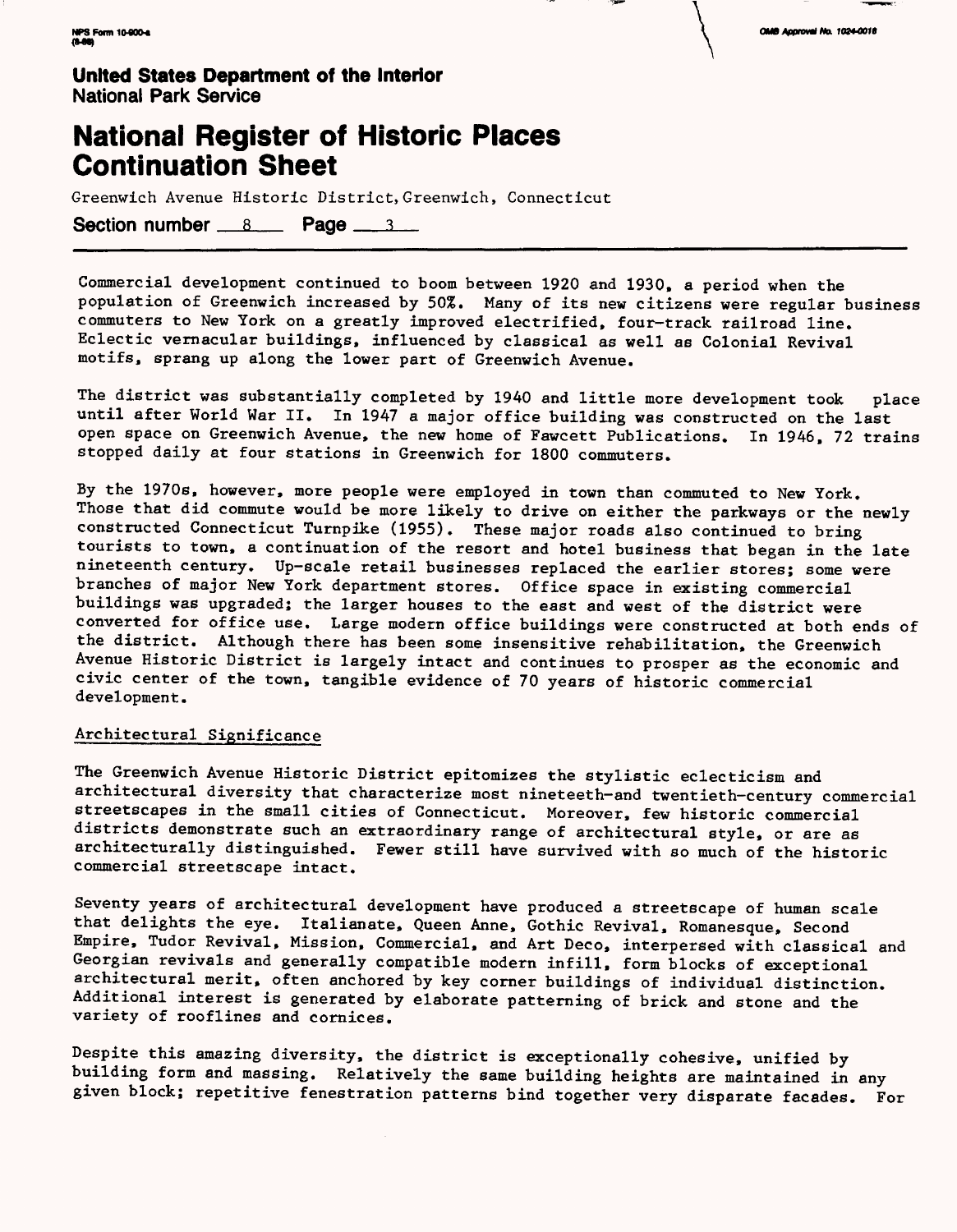### **National Register of Historic Places Continuation Sheet**

Greenwich Avenue Historic District, Greenwich, Connecticut

Section number  $8$  Page  $4$ 

the most part, each of the modern storefronts is simply conceived and compatible with its building's original design. Remarkably, only one recently demolished building has created a vacant lot on the street front in the district; it is located at the end, rather than in the middle of a block, which dilutes its impact (south of Inventory #36) . There has been one example of the creative recycling of an older building for a new use on the opposite corner. There a former gas station has been converted to a bank (Inventory #137) .

One example of modern infill is especially well-executed, St. Mary's Parish Center, a large Post-Modern building that could have overwhelmed its neighbors. Instead, it respects the original historic setting of the church and rectory and through the setback of its upper story maintains the human scale of the streetscape. Most importantly, the design integrates the building with the historic commercial streetscape by echoing the form and massing of the Beaux Arts-style Greenwich Trust Building to the south (Photograph #15).

A fascinating juxtaposition of architectural styles is particularly evident on the upper half of Greenwich Avenue. This area clearly reflects the organic nature of commercial development which evolved from the mercurial economic climate of the late nineteenth century, adding, subtracting, or remodeling the streetscape, not according to any preconceived plan, but as fashion or even whim dictated. A prime example of this heterogeneous mix is found in the first block of Greenwich Avenue on the west side where eight styles are represented, some the result of later remodelings in the late nineteeth or early twentieth century (Photograph #s 8, 9) . The most unusual of these is the distinctive Greenwich Trust Building, a conventional facade of brick capped by a roofline that first appears to be the result of an alteration (Inventory  $#43$ ). Only upon close inspection is it evident that the building was designed with its off-center suggestion of a gable dormer, balanced by the differing treatments of the third-floor window lintels. Further down the street on the opposite side is a pair of unique commercial buildings which again demonstrate the diversity and the exceptional level of style in the district, the Gothic Revival Fred Knapp Building and its Queen Anne neighbor (Inventory # 93, 94; Photograph #18) . Rarely does one find modestly scaled commercial buildings with such elaborate facades. The limestone tracery of the Knapp Building is worthy of a small chapel and adds great distinction to the building and the block.

Another development boom in the early twentieth century produced a large body of commercial architecture. Despite the more rigid architectural conventions of this period, designers and builders exhibited relative freedom in their interpretations of architectural style and the use of architectural embellishment. The best revivals of this period, imaginatively conceived and handsomely executed, are found in the 300 block of Greenwich Avenue on the east side, an exceptional group of stylistically cohesive, well-preserved buildings, many of which retain their original storefronts (Photograph #s 3, 10).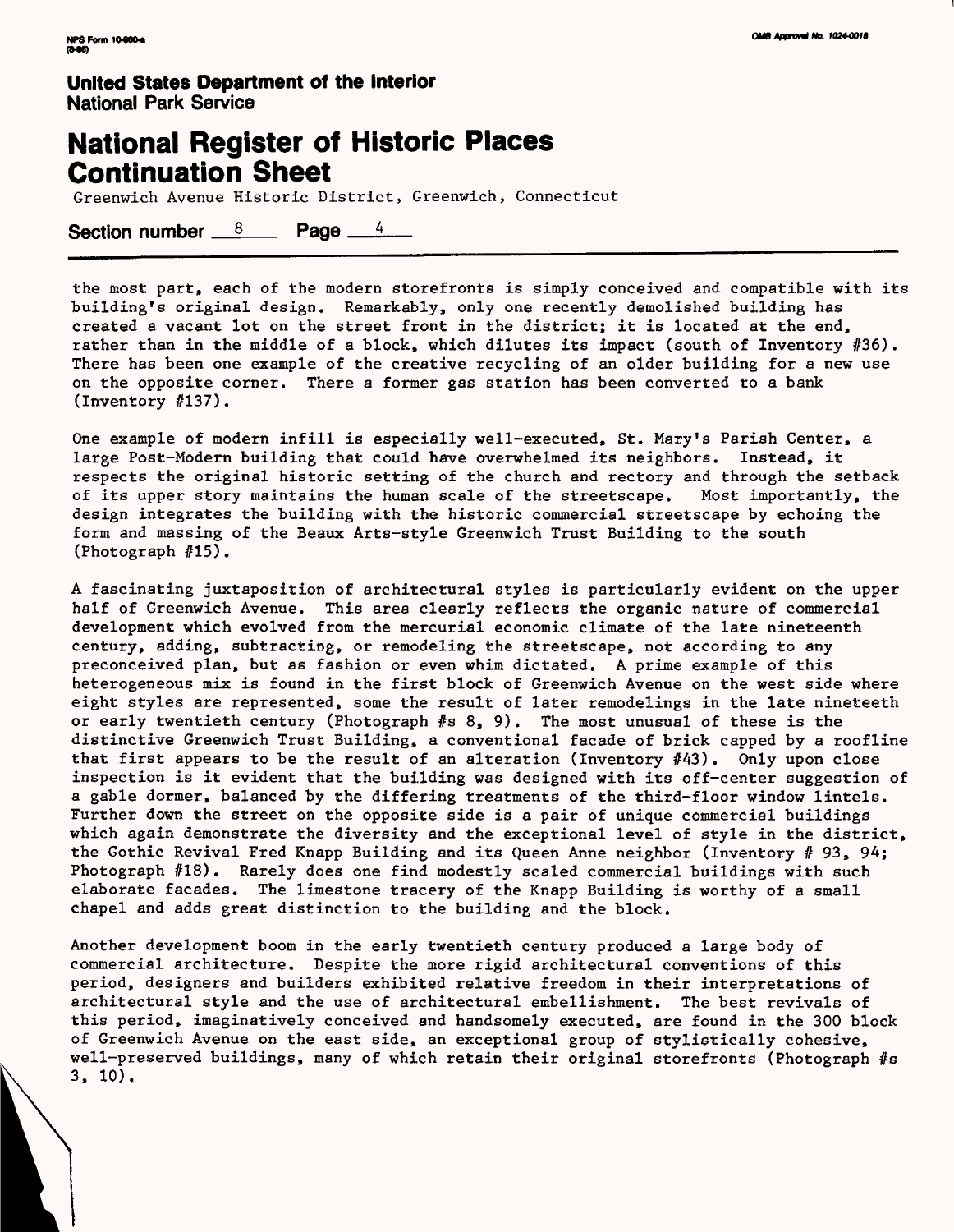### **National Register of Historic Places Continuation Sheet**

Greenwich Avenue Historic District, Greenwich, Connecticut

Section number  $8 \times 8$  Page  $5 \times 1$ 

Several distinguished buildings are handsome commercial counterparts to the individually significant civic buildings already listed on the National Register in in the Greenwich Municipal Center Historic District. These include the Smith Building and the Putnam Trust Building, which draw from two cultures for their classical inspiration. The former is a fine interpretation of the Italian Renaissance, making good use of its corner location to employ an arcade at street level (Inventory # 98; Photograph #18). The Putnam Trust Building is a finely detailed, well-proportioned textbook example of the Classical Revival style (Inventory # 55; Photograph #13). An enclosed, self-contained pile, it demonstrates a full appreciation and understanding of the underlying concept of trabeated Greek architecture: the replication in stone of wooden structural members.

End Notes:

1. The history of the district is taken from "An Architectural and Historical Resources Inventory of Downtown Greenwich," Vols. I and II, 1979.

2. Two years after the railroad began, it took 1 hour and 20 minutes to reach 42nd Street in New York City, and another 45 minutes to reach Wall Street on the horse cars. Ibid, Vol. I, p. 8.

2. In 1866, the year that there were only 22 regular train commuters to the city, the establishment of a steamboat service to New York was heralded as quite progressive.

4. The notorious "Boss Tweed," then mayor of New York City, was one of these men. William Tweed was responsible for the steamboat line and telegraph service between Greenwich and New York.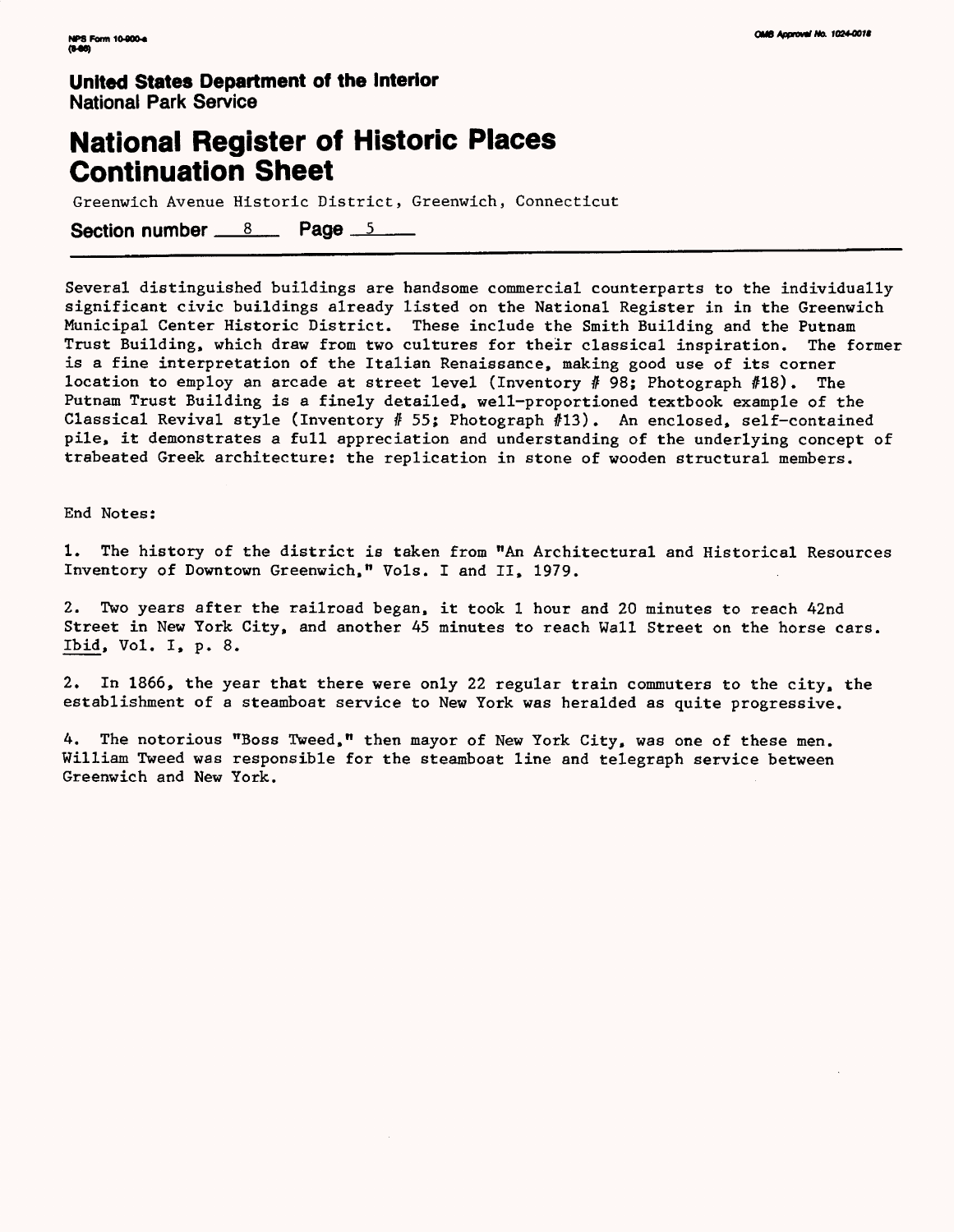| 9. Major Bibliographical References                                                                                                 |                                                                                                                      |
|-------------------------------------------------------------------------------------------------------------------------------------|----------------------------------------------------------------------------------------------------------------------|
| "An Architectural and Historical Resources Inventory of Downtown Greenwich." Vols.I, II.<br>Renee Kahn Associates, 1979.            |                                                                                                                      |
| Greenwich Tax Assessor's Records. Greenwich Town Hall, Greenwich, CT.                                                               |                                                                                                                      |
|                                                                                                                                     |                                                                                                                      |
|                                                                                                                                     |                                                                                                                      |
|                                                                                                                                     |                                                                                                                      |
|                                                                                                                                     |                                                                                                                      |
|                                                                                                                                     |                                                                                                                      |
|                                                                                                                                     |                                                                                                                      |
| Previous documentation on file (NPS):                                                                                               | See continuation sheet                                                                                               |
| preliminary determination of individual listing (36 CFR 67)<br>has been requested<br>$X$ previously listed in the National Register | Primary location of additional data:<br>$\boldsymbol{\chi}$ State historic preservation office<br>Other State agency |
| previously determined eligible by the National Register<br>designated a National Historic Landmark                                  | <b>Federal agency</b><br>Local government                                                                            |
| recorded by Historic American Buildings                                                                                             | <b>University</b>                                                                                                    |
| Survey #<br>recorded by Historic American Engineering                                                                               | Other<br>Specify repository:                                                                                         |
|                                                                                                                                     |                                                                                                                      |
| 10. Geographical Data<br>Acreage of property ______86                                                                               |                                                                                                                      |
| <b>UTM References</b>                                                                                                               |                                                                                                                      |
| Northing<br>Easting<br>Zone<br>C                                                                                                    | в<br>Easting<br><b>Northing</b><br>Zone<br>D                                                                         |
|                                                                                                                                     | $\boxed{\text{X}}$ See continuation sheet                                                                            |
| <b>Verbal Boundary Description</b>                                                                                                  |                                                                                                                      |
|                                                                                                                                     |                                                                                                                      |
|                                                                                                                                     |                                                                                                                      |
|                                                                                                                                     | $[X]$ See continuation sheet                                                                                         |
| <b>Boundary Justification</b>                                                                                                       |                                                                                                                      |
|                                                                                                                                     |                                                                                                                      |
|                                                                                                                                     |                                                                                                                      |

 $\bar{z}$ 

 $\bar{\phantom{a}}$ 

**See continuation sheet**

 $\mathcal{L}$ 

 $\ddot{\ddot{\mathrm{i}}}$ 

| 11. Form Prepared By |                                                                                                  |                                      |
|----------------------|--------------------------------------------------------------------------------------------------|--------------------------------------|
|                      | name/title _____ Jan Cunningham, National Register Consultant, Reviewed by John Herzan, National |                                      |
|                      | organization _____ Cunningham Associates Ltd.                                                    | $data = 2/4/89$ Register Coordinator |
|                      | street & number _7231 Town Place                                                                 | telephone (203) 347 4072             |
|                      | city or town _______ Middletown                                                                  | state $CT$ zip code $06457$          |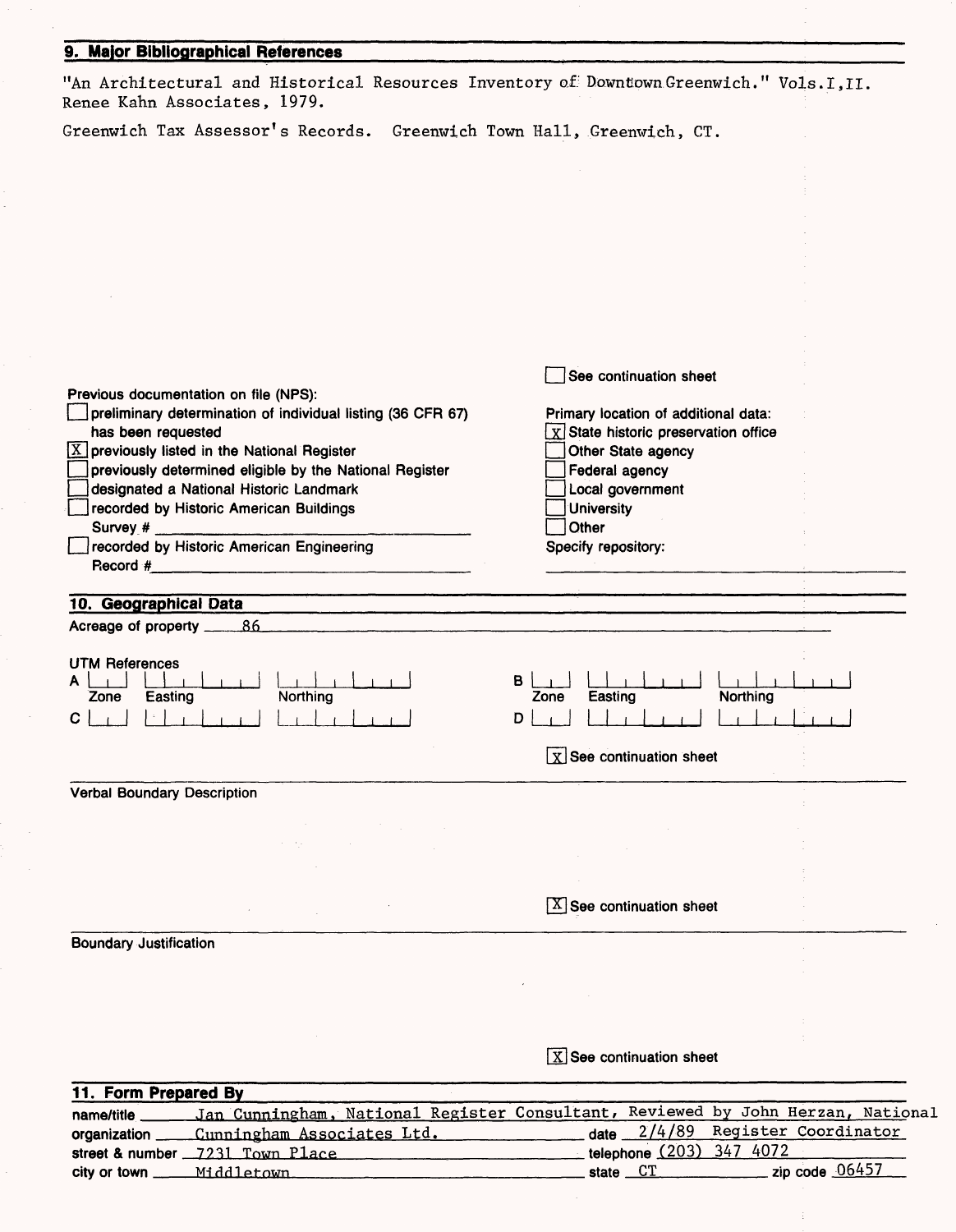## **National Register of Historic Places Continuation Sheet**

Greenwich Avenue Historic District, Greenwich, Connecticut

Section number  $10$  Page  $1$ 

#### UTM References

|           |    | USGS Glenville Quad |             |    |                |
|-----------|----|---------------------|-------------|----|----------------|
| A         | 18 | 615470 4543100      | В           | 18 | 615290 4542980 |
| C         | 18 | 615290 4542860      | C           | 18 | 615330 4542820 |
| Е         | 18 | 615390 4542640      | F           | 18 | 615410 4542440 |
| G         | 18 | 615270 4542400      | $\bf H$     | 18 | 615150 4542190 |
| I.        | 18 | 615280 4542090      | J           | 18 | 615470 4542090 |
| K         | 18 | 615550 4541860      |             |    |                |
|           |    | USGS Stamford Quad  |             |    |                |
| L         | 18 | 615620 4541870      | M           | 18 | 615630 4541830 |
| ${\bf N}$ | 18 | 615730 4541840      | $\mathbf O$ | 18 | 615720 4541880 |
| P         | 18 | 615650 4541870      | Q           | 18 | 615640 4542140 |
| R         | 18 | 615710 4542160      | S           | 18 | 615740 4542250 |
| т         | 18 | 615600 4542280      |             |    |                |
|           |    | USGS Glenville Quad |             |    |                |
| U         | 18 | 615500 4542840      | v           | 18 | 615410 4542820 |
| W         | 18 | 615380 4542900      | x           | 18 | 615450 4542990 |
| Y         | 18 | 615460 4542950      | Z           | 18 | 615520 4542980 |

#### Verbal Boundary Description

The boundaries are delineated on the accompanying district map which was traced from the Greenwich Tax Assessor's Maps of the downtown business district.

#### Boundary Justification

The district boundaries were drawn to include all the historic commercial buildings associated with the development of the downtown business district on Greenwich Avenue during its period of significance, 1868-1940. It includes both sides of the full length of Greenwich Avenue with the exception of the modern office buildings in the first block on the east side, along with two buildings that flank Fawcett Place near the southern end of the street, also on the east side, the only incompatible modern development on this street. Since the historic commercial area is separated by the existing Municipal Center Historic District already listed on the National Register, the existing district is also included so that the Greenwich Avenue Historic District would not be discontiguous. Residential neighborhoods are located to the east and west of Greenwich Avenue and are excluded as not being associated with the historic theme of the district, but the contributing historic commercial buildings in the first block of the side streets to the east and west of Greenwich Avenue are included. Historic commercial development at the north end of the district on East and West Putnam avenues is included since it is associated with the district during its period of significance. Residential and modern commercial development beyond the district to the west on West Putnam Avenue is excluded. Two National Register properties just beyond the northeast corner of the district on East Putnam Avenue are excluded: a church and its rectory at Church and East Putnam streets, and the Y.M.C.A. at the corner of Mason Street and East Putnam Avenue. The concentration of historic commercial properties is diluted further to the east on East Putnam Avenue and was excluded. The boundary at the southern end of Greenwich Avenue is the easement for the railroad on the east side and the north street line for Railroad Avenue on the west, so as to exclude a large modern office building on the south side of Railroad Avenue.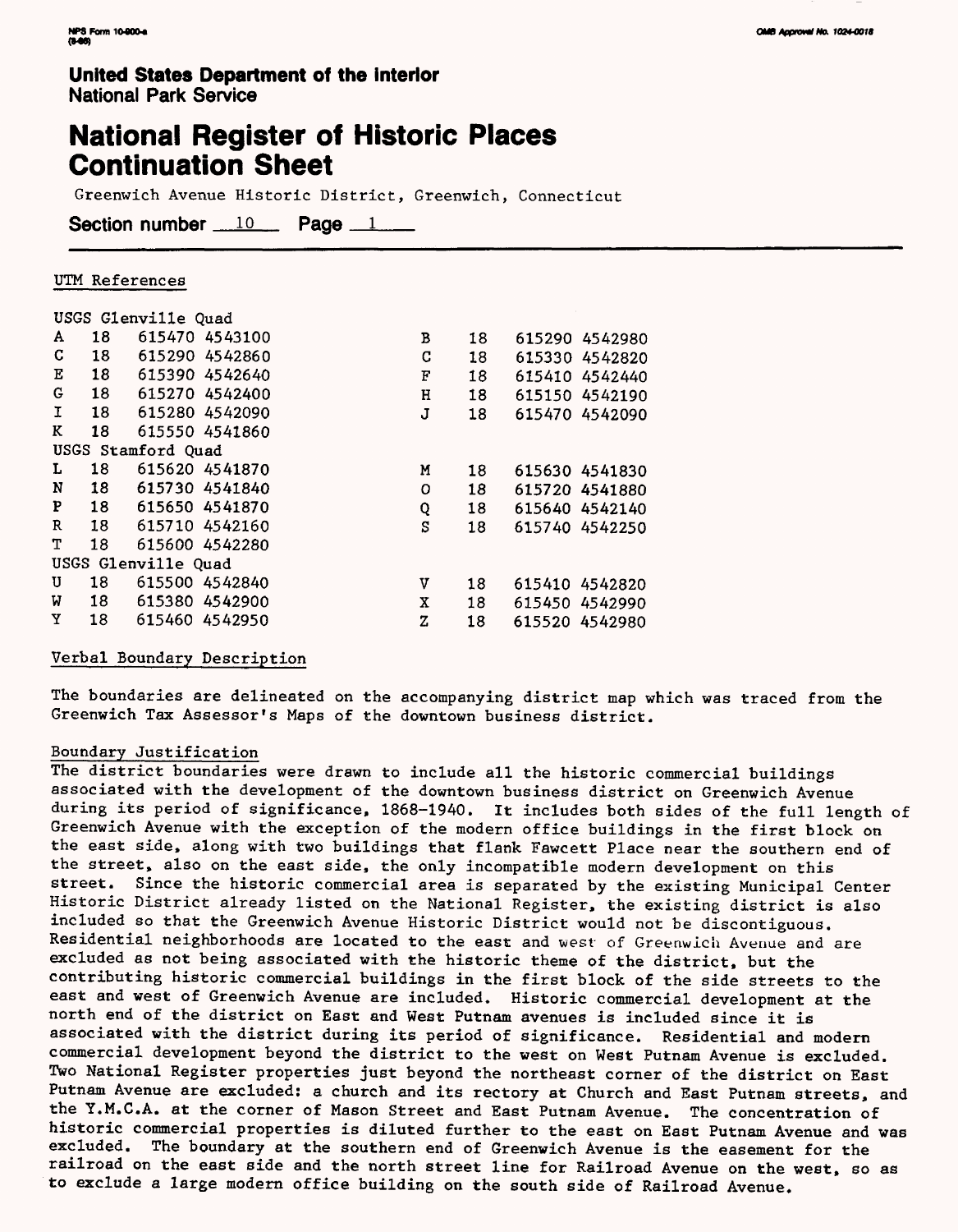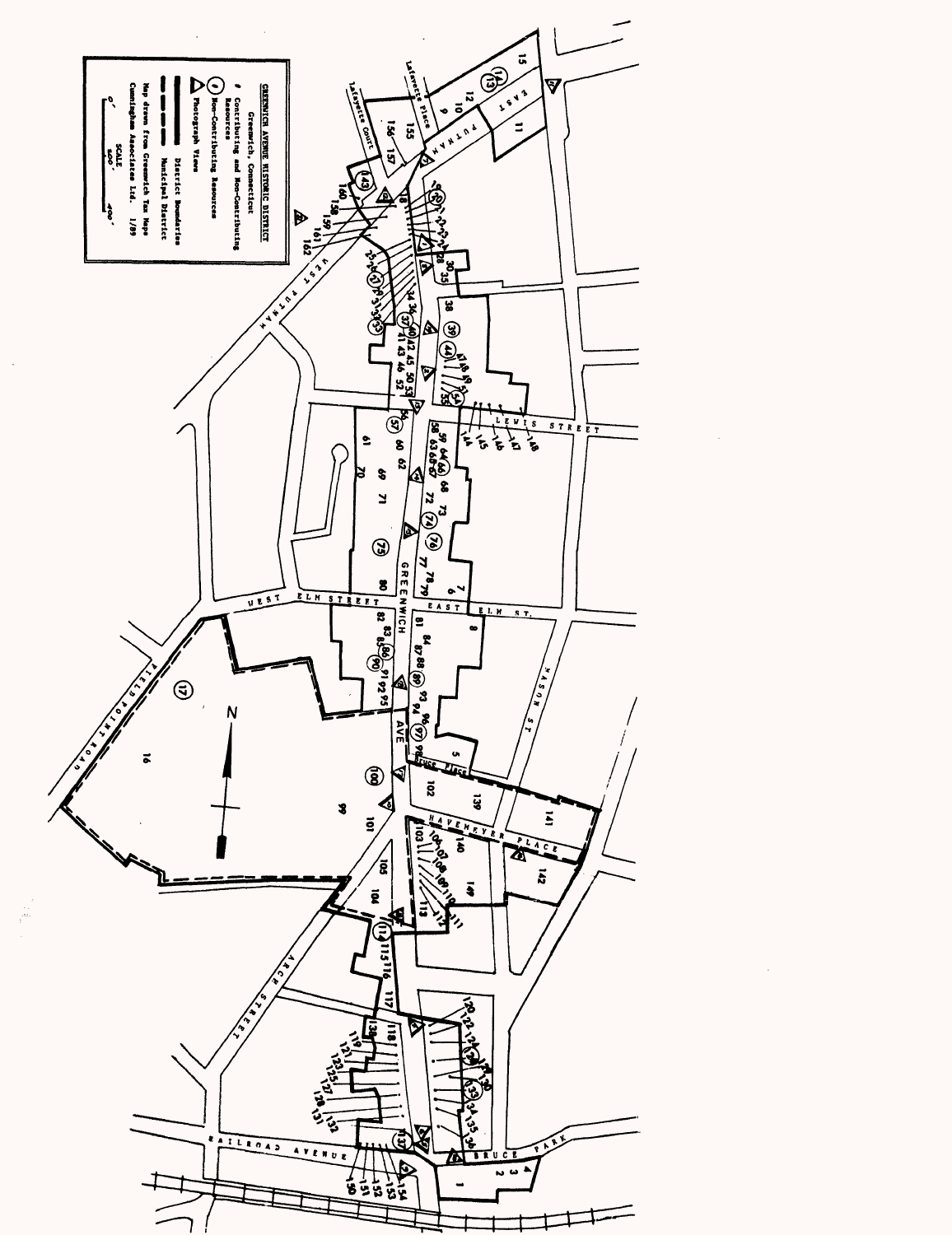v.

#### **United States Department of the Interior** National Park Service

## **National Register of Historic Places Continuation Sheet**

Greenwich Avenue Historic District, Greenwich, Connecticut Section number Photos Page 1

#### List of Photographs - Greenwich Avenue Historic District

Photographer: Jan Cunningham, Cunningham Associates Ltd. Negatives on file: Connecticut Historical Commission

| $\pmb{\#}$ | Name(s) and/or Address(es) L-R                                                    | Date  | View (facing)       |
|------------|-----------------------------------------------------------------------------------|-------|---------------------|
| 1.         | Streetscape west side                                                             | 12/88 | SW                  |
| 2.         | 44-72 Greenwich Avenue<br>Streetscape west side<br>100-70 Greenwich Avenue        | 12/88 | NW                  |
| 3.         | Streetscape east side<br>301-355 Greenwich Avenue                                 | 12/88 | NE                  |
| 4.         | Streetscape west side<br>362-352 Greenwich Avenue                                 | 12/88 | NW                  |
| 5.         | Streetscape east side<br>383-413 Greenwich Avenue                                 | 12/88 | <b>NE</b>           |
| 6.         | Streetscape west side<br>398-380 Greenwich Avenue                                 | 12/88 | NW                  |
| 7.         | Streetscape: Greenwich & West Putnam avenues<br>Isaac Mead Building in foreground | 1/89  | SW                  |
| 8.         | Streetscape west side<br>30-2 Greenwich Avenue                                    | 12/88 | NW                  |
| 9.         | Streetscape: 85-99 Railroad Avenue                                                | 12/88 | N                   |
| 10.        | Streetscape: 301-355 Greenwich Avenue                                             | 1/89  | SW                  |
| 11.        | Streetscape: 27-55 East Putnam Avenue                                             | 12/88 | NE                  |
| 12.        | Streetscape: 5-15 West Putnam Avenue                                              | 12/88 | NE.                 |
| 13.        | Streetscape: 103-125 Greenwich Avenue<br>Putnam Trust Co. on right                | 1/89  | <b>NE</b>           |
| 14.        | St. Mary's R.C. Church & Rectory<br>75, 71 Greenwich Avenue                       | 12/88 | SW                  |
| 15.        | Greenwich Trust, St. Mary's Parish Center<br>240-200 Greenwich Avenue             | 11/88 | SW                  |
| 16.        | Masonic Temple<br>28 Havemeyer Place                                              | 11/88 | SE                  |
| 17.        | Streetscape: 269-295 Greenwich Avenue<br>Smith Building on right                  | 1/89  | <b>NE</b>           |
| 18.        | Streetscape: 269-295 Greenwich Avenue<br>Fred D. Knapp Building on left           | 12/88 | Е                   |
| 19.        | Streetscape: 120-88 Greenwich Avenue                                              | 1/89  | SE                  |
| 20.        | Streetscape: 26-20 Bruce Park Avenue                                              | 12/88 | $\operatorname{SE}$ |
| 21.        | Streetscape: 12-28 West Putnam Avenue                                             | 12/88 | $\bf E$             |

, బాబ

्राज्यस्य अ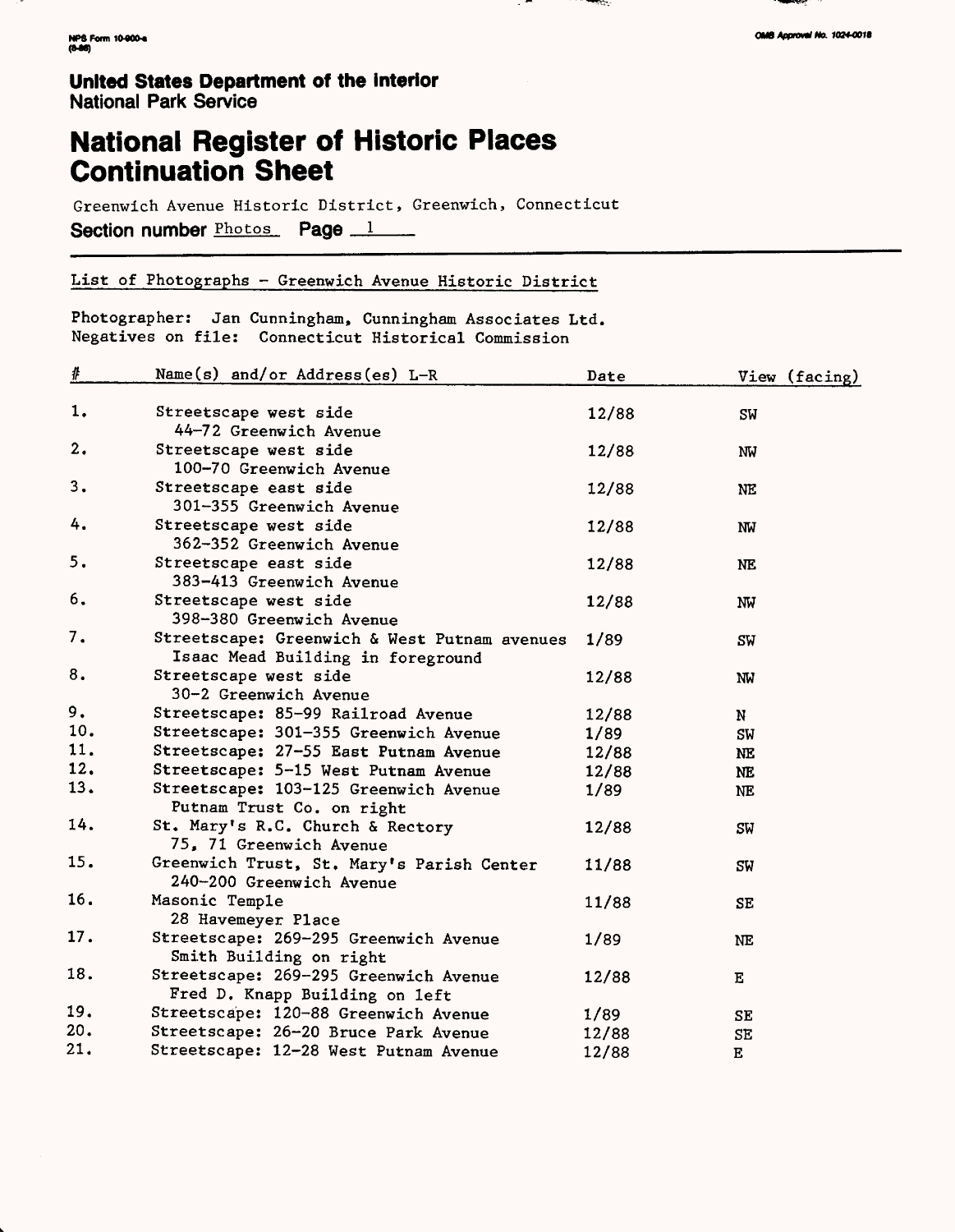# **National Register of Historic Places Continuation Sheet**

Section number \_\_\_\_\_\_\_\_ Page \_\_\_\_

Greenwich Avenue Historic District Fairfield County, CONNECTICUT

ADDITIONAL DOCUMENTATION APPROVAL  $\sqrt{\frac{v_{\text{Keeper}}}{v_{\text{Keeper}}}}$